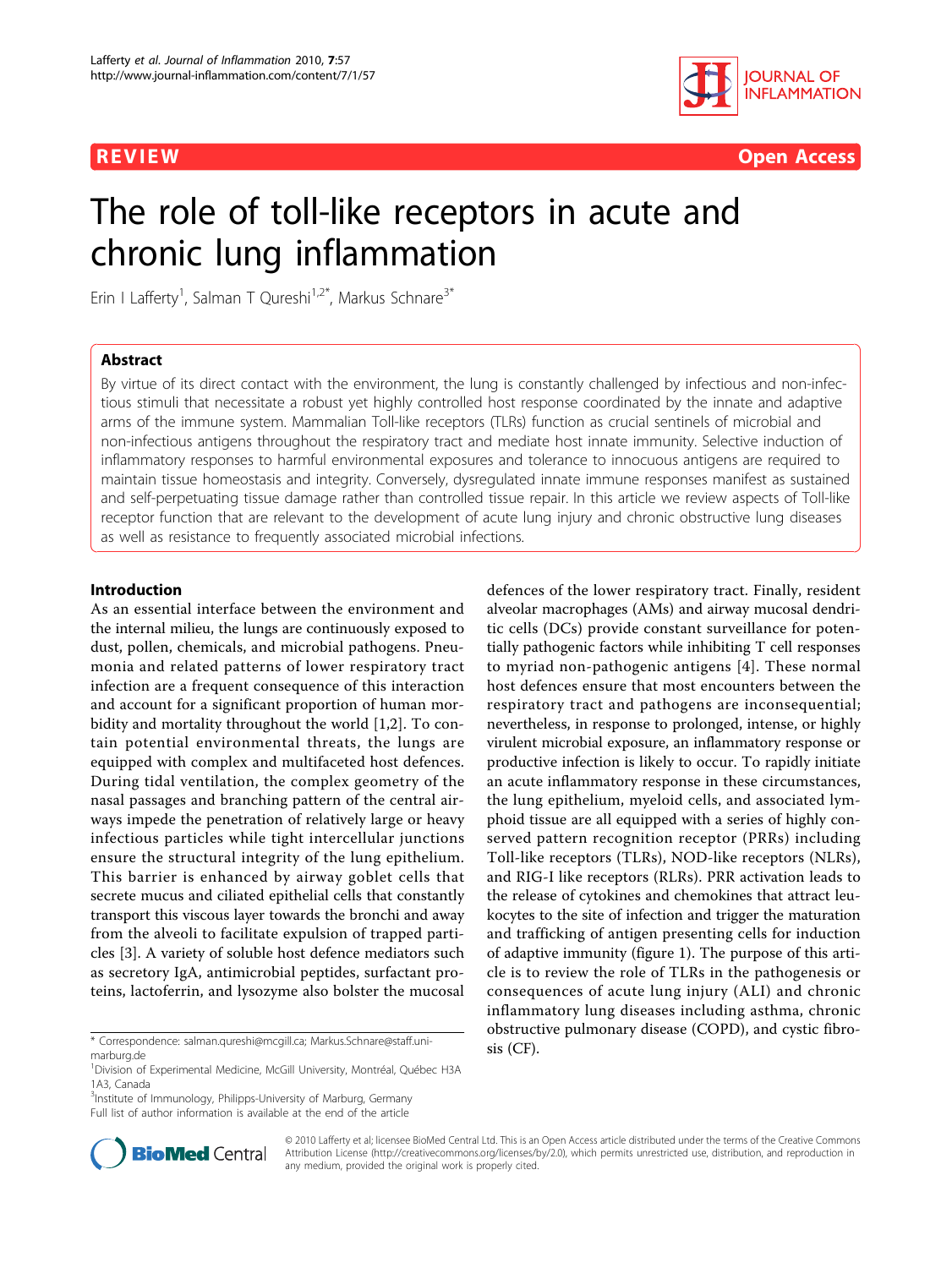<span id="page-1-0"></span>

# Ligands of TLRs

# Microbial ligands

Constant interactions between the respiratory tract and the environment pose a major challenge to host immunity and necessitate robust surveillance mechanisms to distinguish innocuous from pathogenic exposures. One strategy that is used by TLRs for selective induction of a host response is recognition of unique microbial structures termed pathogen-associated molecular patterns (PAMPs) [[5](#page-8-0)-[8](#page-8-0)]. Eleven functional TLR genes that play diverse roles in host defense, inflammation, autoimmunity, and neoplasia have been discovered in mouse and man (mouse TLR10 is a pseudogene and human TLR11 encodes a truncated protein) [\[5](#page-8-0)]. Prototypic examples of PAMPs include lipopolysaccharide (LPS), a outer membrane component of Gram-negative bacteria that stimulates TLR4 [[8](#page-8-0),[9\]](#page-8-0), bacterial lipoproteins that stimulate

TLR2 in conjunction with either TLR1 or TLR6 [[10](#page-8-0)], and flagellin, the protein monomer of bacterial flagella that activates TLR5 [[11](#page-8-0)]. Nucleic acids are recognized by endosomal TLRs; double-stranded DNA with unmethylated CpG motifs activates TLR9 in a host species-specific manner while TLR3 and TLR7/8 are activated by dsRNA including synthetic poly (I:C) [[12\]](#page-8-0) and ssRNA, respectively [[13,14](#page-8-0)].

#### Host-derived ligands

Following the discovery that TLRs discriminate self from non-self through their intracellular localization or recognition of distinct ligand signatures, evidence was gathered in support of the hypothesis that endogenous host molecules termed danger associated molecular patterns (DAMPs) also stimulate TLRs. The first suggestion of this process came from studies of heat shock protein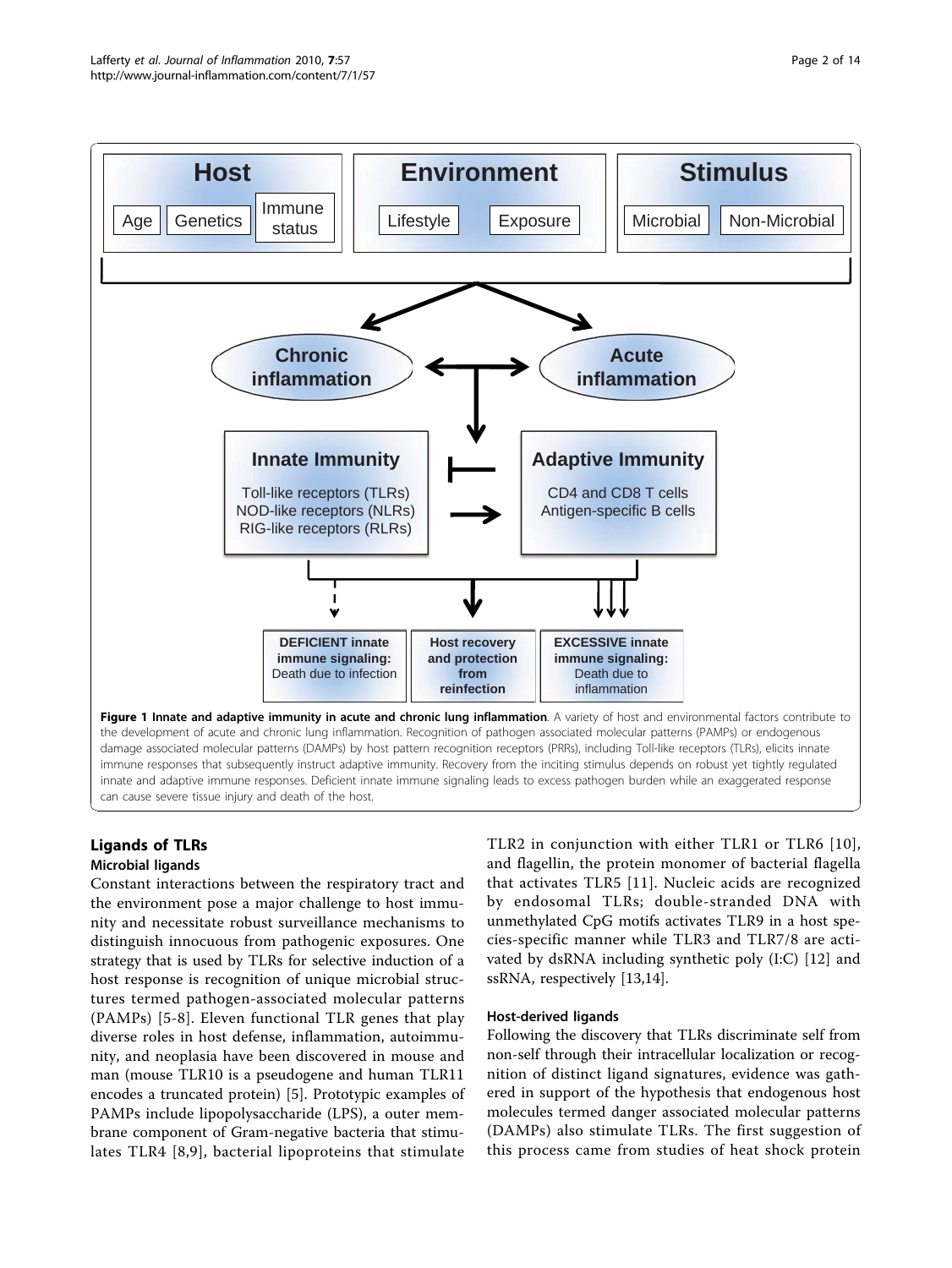(hsp) [[15\]](#page-8-0); subsequently, a number of other endogenous ligands including the extra domain A of fibronectin and hyaluronic acid were also shown to activate TLRs [[16,17\]](#page-8-0). Recognition of endogenous ligands by TLRs may also contribute to the onset and initiation of autoimmune responses. For example, the high mobility group box protein 1 (HMGB1) protein that normally resides in the cell nucleus can activate TLR2 and induce hallmarks of lupus-like disease when released from apoptotic cells as a complex with nucleosomes [\[18](#page-8-0)].

# TLR signaling

The activation of TLRs results in acute inflammation and controls the adaptive immune response at various levels. Partially overlapping intracellular signaling pathways downstream of each TLR activate specific transcription factors that regulate the expression of genes responsible for inflammatory and immune responses. Four adaptors that harbour a Toll-Interleukin-1 Receptor (TIR) domain, including MyD88, TIRAP (MAL), TRIF (TICAM1), and TRAM, connect the TLRs to the cytoplasmic signaling machinery [[5](#page-8-0)]. MyD88 was initially identified as part of the interleukin (IL) -1R and IL-18R signalling pathways and was subsequently implicated in signalling by almost all TLRs to trigger NF- $\kappa$ B, Interferon Regulatory Factor (IRF) 5, and Mitogen Activated Protein (MAP) kinase activation. A notable exception is TLR3 that mediates the activation of IRFs exclusively through the adaptor molecule TRIF [[19](#page-8-0)]. The function of TIRAP is to recruit MyD88 to TLR2 and TLR4 at the plasma membrane, while TRAM recruits TRIF to TLR4 for activation of IRF3. A fifth adaptor protein, SARM, negatively regulates TRIF-dependent signaling [[20](#page-8-0),[21](#page-8-0)]. Activation of different intracellular signaling mechanisms through TLRs results in the induction of distinct gene programs and cytokine expression patterns that control the recruitment of downstream molecules and regulate the identity, strength, and kinetics of gene and protein expression. More detailed reviews of the TLR signalling pathways have been published elsewhere [\[22](#page-8-0)-[24](#page-8-0)].

The potent stimulatory responses mediated by TLR signaling must be tightly regulated at numerous levels in order to prevent the deleterious consequences of excessive innate immune activation [[25\]](#page-8-0). For example, soluble forms of TLR4 and TLR2 may function as decoy receptors to terminate ligand interactions with membrane bound TLRs [[26\]](#page-8-0). Furthermore, IRAK-M has 30-40% homology to the other IRAK-family members and stabilizes the TLR-MyD88-IRAK4 complex, leading to a unique negative regulatory influence on TLR signaling [[27](#page-8-0),[28](#page-8-0)]. TLR signaling is also inhibited by transmembrane receptors like ST2, SIGIRR, and TRAILR while proteins such as Tollip [[29\]](#page-9-0), SARM [[21](#page-8-0)], an inducible splice variant of MyD88 (MyD88s) [[30\]](#page-9-0), and the suppressor of cytokine signaling 1 (SOCS1) [[31](#page-9-0)] are responsible for modulation of intracellular TLR signaling.

In addition to TLRs, a variety of other PRRs including the cytoplasmic NLRs and RLRs play important roles in the induction of lung inflammation. For example, the cytoplasmic NALP3 protein, a member of the NLR family that triggers assembly of the caspase-1 inflammasome and production of mature IL-1 $\beta$ , was recently implicated in the development of asbestos or silica-induced pulmonary fibrosis [[32](#page-9-0)]. RLRs on immune and non-immune cells recognize viral RNA species and induce host responses through the adaptor IPS-1. Several putative cytosolic detectors of double-stranded DNA including DAI (ZBP1- DLM1) and AIM2 have also been identified; however their roles in lung diseases have not been established. A detailed discussion of these important non-TLR innate immune receptors is beyond the scope of this article; however, interested readers may consult other sources [\[33\]](#page-9-0).

### Expression and function of TLRs in lung cells or tissue

TLRs are widely expressed on both resident lung cells as well as infiltrating cells of myeloid and lymphoid origin. Primary bronchial epithelial cells express mRNA for TLR1-10 and secrete the chemokine CXCL8 (IL-8) in response to various TLR ligands [\[34](#page-9-0)]. Human AMs have been shown to express low levels of TLR3, TLR5, and TLR9 and higher levels of TLR1, TLR2, TLR4, TLR7, and TLR8 [[35,36](#page-9-0)]. Lung endothelial cells express TLR4 that is crucial for neutrophil recruitment and capillary sequestration following systemic LPS administration [[37](#page-9-0)]. Neutrophils that localize to the lung vasculature in response to LPS express TLR1, TLR2, TLR4, TLR5, and TLR9 [[38](#page-9-0)]. Several DC subsets have been identified in the mouse and human lung and can be distinguished according to their surface marker expression and anatomical location [\[39](#page-9-0),[40\]](#page-9-0). Lung DCs act as sentinels that are activated by TLR ligation in order to bridge innate and adaptive immunity. Lung plasmacytoid DCs (pDCs) express uniquely high levels of TLR7 and TLR9 that suppress the allergic response and regulatory lung DCs give rise to regulatory T cells [[41](#page-9-0)]. Notably, in some cases the level of TLR transcription in cells does not correlate with functional responses [\[35](#page-9-0),[36\]](#page-9-0). For example, following stimulation with LPS or mycobacterial DNA, human AMs produced higher levels of the inflammatory cytokine TNF- $\alpha$  while interstitial macrophages produced higher levels of the immunoregulatory cytokines IL-6 and IL-10 despite similar levels of TLR mRNA [[35\]](#page-9-0). Finally, lung tissue cells may also be activated through cooperative interactions with TLR responsive lymphoid cells, as exemplified by airway smooth muscle cell activation via IL-1 $\beta$  release from LPS-stimulated monocytes [[42](#page-9-0)]. Thus,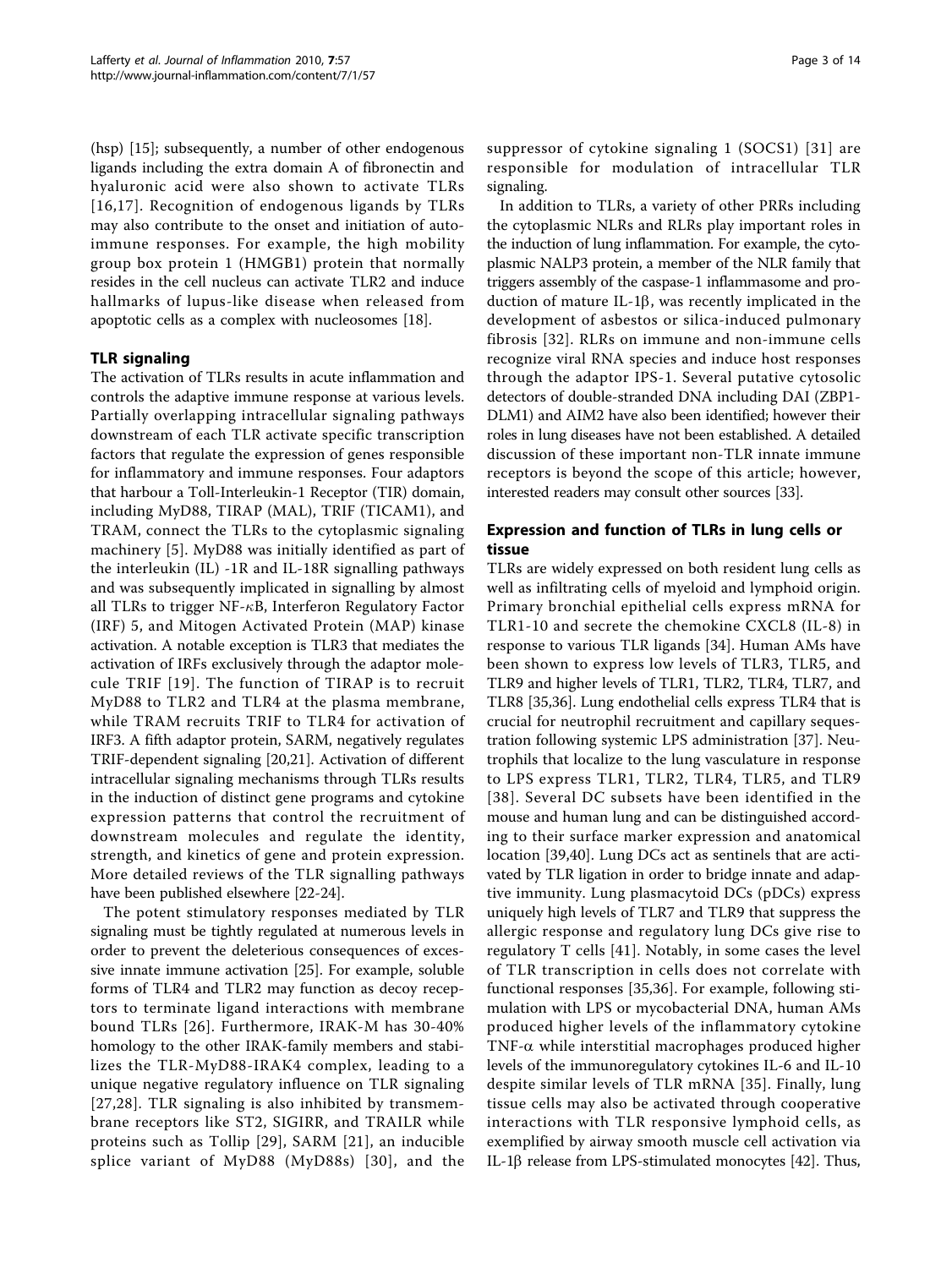responsiveness to TLR ligands in the lung is shaped by cell intrinsic mechanisms as well as cooperative actions of both resident and recruited cell populations.

### Acute Lung Injury (ALI)/Acute Respiratory Distress Syndrome (ARDS)

ALI or ARDS is a life-threatening condition that is characterized by increased inflammatory cytokine expression and cell infiltration into the lungs, non-cardiogenic pulmonary edema, and diffuse alveolar damage that culminates in respiratory failure [[43](#page-9-0),[44\]](#page-9-0). ALI can be a consequence of bacterial or viral infection or may be triggered by non-infectious insults including environmental toxin exposure (ozone, heavy metals), trauma, or hyperoxia. TLRs mediate ALI through recognition of microbial PAMPs or through detection of endogenous DAMPs (hsp, hyaluronan, fibrinogen, HMGB1 [[16,](#page-8-0)[45](#page-9-0)-[50\]](#page-9-0), both of which trigger inflammation [[51-57\]](#page-9-0). Depending on the specific nature and intensity of the inciting stimulus, this response can be beneficial (maintenance of tissue integrity and repair) or detrimental (increased fibrosis and fluid in the lungs) for host recovery (figure [1\)](#page-1-0) [[43,57,58](#page-9-0)]. In this review we will focus on the contribution of TLR signaling to a subset of clinically relevant causes of ALI.

#### Non-infectious causes of ALI/ARDS

Hemorrhagic shock (HS) is common in trauma patients and can prime the host immune response to elicit excessive inflammation, neutrophil influx and tissue injury in response to a secondary stimulus, causing ALI through the so-called 'two-hit hypothesis' [\[59](#page-9-0)-[61](#page-9-0)]. Well characterized mouse models of HS-induced ALI using LPS as the secondary stimulus have determined that cross talk between TLR2 and TLR4 elicits heightened inflammatory mediator expression, such as CXCL1, leading to increased neutrophil influx and pulmonary edema [\[55,60,62](#page-9-0)-[64\]](#page-9-0). Early inflammation in HS-induced ALI is dependent on upregulation of TLR4 by LPS, while later inflammation is mediated by heightened TLR2 expression on AMs and endothelial cells [[64\]](#page-9-0). Deletion of either TLR2 or TLR4 in mice conferred protection from ALI and confirmed the presence of cross talk between these two receptors [\[63,65\]](#page-9-0).

Hyperoxia (high concentrations of inspired oxygen) is a common therapy in critically ill patients; however, this treatment can also cause severe ALI by upregulating the production of reactive oxygen species [\[44](#page-9-0),[66-69](#page-9-0)]. TLR4 protects the host from hyperoxia-induced ALI by maintaining lung integrity and inducing the expression of protective anti-apoptotic factors such as Bcl2 and Phospho-Akt [[70,71\]](#page-9-0). TLR4 or TLR2/TLR4 double knockout mice exposed to hyperoxia have significantly greater lung inflammation and permeability and are more susceptible to lethal ALI compared to wild type mice [[71](#page-9-0)[,72\]](#page-10-0). Conversely, TLR3-deficient mice are protected from ALI due to decreased neutrophil recruitment, induction of pro-apoptotic factors, and increased surfactant protein expression that clears injury-induced cellular debris [[73](#page-10-0)-[75\]](#page-10-0).

Bleomycin is a potent anticancer agent that ultimately leads to cell death through generation of oxygen radicals and DNA breaks [[76\]](#page-10-0). Bleomycin toxicity is usually associated with diffuse pulmonary fibrosis but may also cause ALI by triggering the degradation of high molecular weight hyaluronan (HA) in the extracellular matrix [[77-79](#page-10-0)]. In contrast to intact HA that mediates homeostasis, accumulation of low molecular weight HA fragments is detrimental because it induces relentless pulmonary inflammation in AMs [[72,78\]](#page-10-0). Loss of TLR2 and TLR4 or the adaptor molecule MyD88 leads to increased tissue injury, epithelial cell apoptosis and decreased survival following bleomycin exposure as well as decreased chemokine expression and defective neutrophil recruitment to the lungs [[72\]](#page-10-0). Further mechanistic studies showed that TLR2 and TLR4 not only trigger basal NF- $\kappa$ B activation at the lung epithelium through interactions with intact HA in order to maintain cell integrity and decrease lung injury, but also mediate macrophage inflammatory responses to HA fragments following chemically induced tissue injury [\[72,80](#page-10-0)].

#### Infectious causes of ALI/ARDS

Pneumonia is the most common cause of ALI or ARDS [[81](#page-10-0)]. During the past decade, novel and highly virulent respiratory viruses, such as the Severe Acute Respiratory Syndrome Coronavirus (SARS CoV), have emerged as important causes of excessive lung damage in infected humans [[82](#page-10-0)]. The 2003 global SARS epidemic had a 50% mortality rate with 16% of all infected individuals developing ALI [[83](#page-10-0),[84](#page-10-0)]. The lung pathology in these patients mirrored ALI caused by other factors, consisting primarily of diffuse alveolar damage caused by virusalveolar cell interaction [\[85](#page-10-0)]. The contribution of TLRs to SARS pathogenesis is not well understood [[86\]](#page-10-0); however, using different mouse models of related CoV infection, a protective role for TLR4 [[87](#page-10-0)] and MyD88 [[88](#page-10-0)] has been suggested while TLR7 may be important for viral clearance through production of type I IFN [[89](#page-10-0)].

Highly pathogenic strains of influenza virus are another important cause of ALI/ARDS in humans. Compared to seasonal influenza strains that bind cells of the upper respiratory tract, highly pathogenic H5N1 influenza virus infects alveolar type II cells, macrophages, and nonciliated cuboidal epithelium of the terminal bronchi leading to a lower respiratory tract infection and ALI/ARDS [[90,91\]](#page-10-0). Modeling of H5N1 infection in mice reproduced the pattern of damage seen in humans including increased neutrophilia, alveolar and interstitial edema,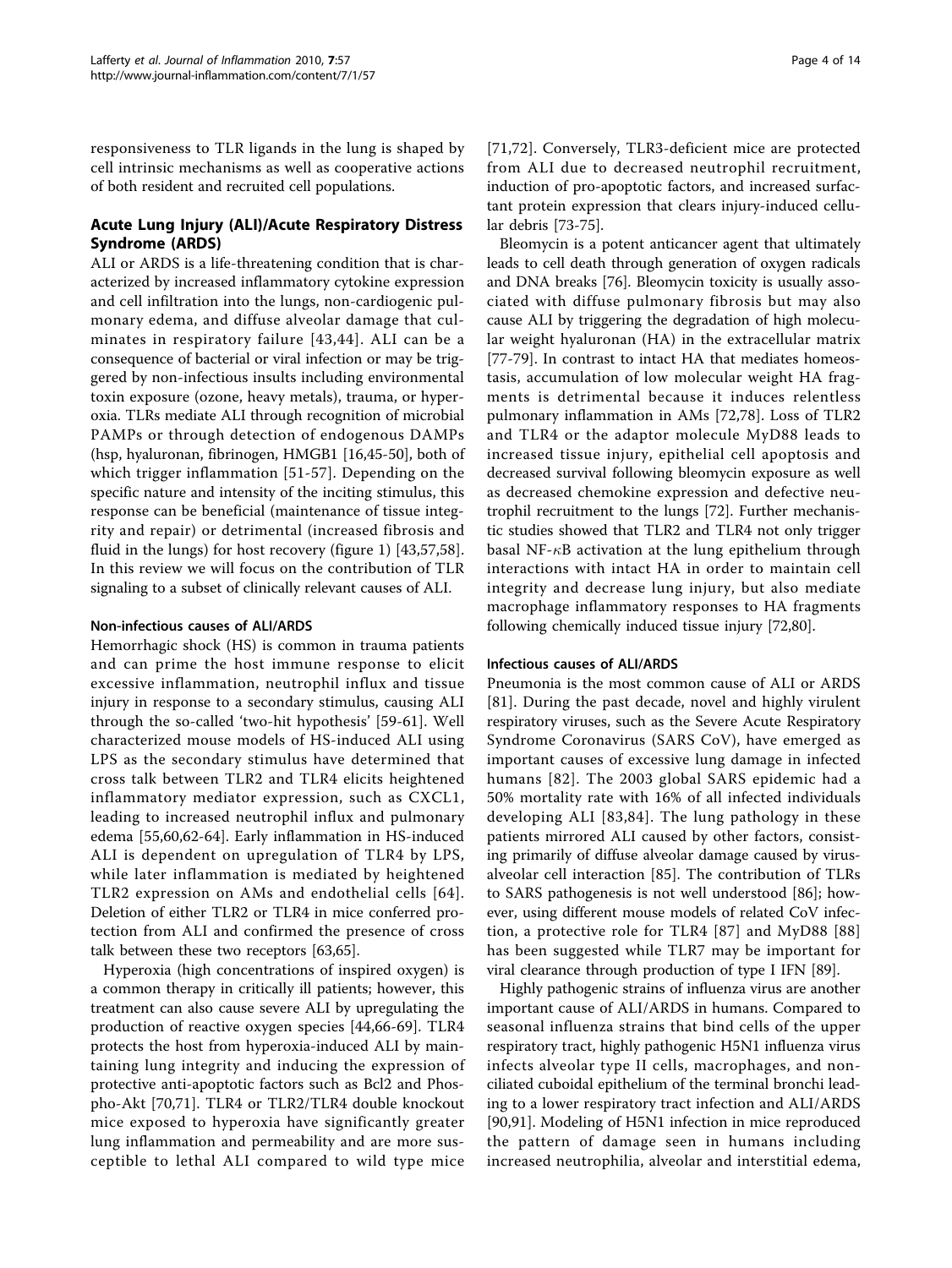lung hemorrhage, and elevated TNF- $\alpha$  and IL-6 expression in the airway lining fluid [[92,93\]](#page-10-0). Mice that survived beyond the acute phase of infection had large regions of lung interstitial and intra-alveolar fibrosis and ALI [\[93\]](#page-10-0).

The role of TLRs has been intensively studied in influenza infection. TLR7 expression on pDCs plays a cell-specific role against influenza through MyD88 dependent IFN- $\alpha$  induction [[13,](#page-8-0)[94\]](#page-10-0). Despite the importance of TLR7/MyD88 signaling, MyD88-deficient mice can still produce type I IFN, control viral replication, and recover from the infection [\[95](#page-10-0)]. An increased lung viral load was seen only when MyD88 and IPS-1 (the adaptor molecule for the cytosolic RIG-I pathway) were both absent, suggesting that these pathways can compensate for one another during influenza infection [\[95\]](#page-10-0). Though not essential for survival, MyD88 does play a distinct role in the adaptive immune response to influenza through regulation of B-cell isotype switching [\[95](#page-10-0),[96](#page-10-0)].

The role of TLR3 in the immune response to influenza has been debated in the literature. Although several studies have shown that dsRNA is not produced during influenza replication [[97](#page-10-0),[98\]](#page-10-0), very low and potentially undetectable levels of this viral intermediate could still elicit a substantial immune response through TLR3 [[99](#page-10-0),[100\]](#page-10-0). The finding that TLR3 is upregulated in human bronchial and alveolar epithelial cells during influenza infection suggests that it may play an important role in immune signaling [\[101\]](#page-10-0). Deletion of TLR3 leads to downregulation of inflammatory cytokine and chemokine production and an elevated viral load during the late phase of influenza infection. Surprisingly, TLR3 mutant mice have an increased survival rate compared to wild type mice suggesting that TLR3 signaling is detrimental to the host, despite its role in reducing viral replication [[102,103\]](#page-10-0). In addition to the TLRs, RIG-I, NLRP3, and NOD2 have also been implicated in the immune response to influenza [[104](#page-10-0)-[108](#page-10-0)]; however, the relative contribution of these PRRs to influenza-specific host defense requires additional study.

# TLRs in chronic pulmonary diseases

#### Cystic Fibrosis (CF)

CF is an autosomal recessive disorder caused by mutations in the cystic fibrosis transmembrane conductance regulator (CFTR) gene [\[109](#page-10-0)]. The airways of CF patients are characterized by chronic bacterial colonization and associated neutrophilic inflammation. P. aeruginosa infection is the major cause of morbidity and mortality among CF-affected individuals, producing acute pneumonia or chronic lung disease with periodic acute exacerbations [[3,](#page-8-0)[110](#page-10-0),[111](#page-10-0)]. A predisposition to chronic and progressive P. aeruginosa infection occurs despite the finding that both CF and non-CF lung epithelial cells express functional TLRs that can mediate inflammatory responses to microbes. For example, in one study comparing human CFTE29o (trachea; homozygous for the delta F508 CFTR mutation) and 16HBE14o (bronchial non-CF) cells, comparable mRNA and surface protein expression of TLR1-5 and TLR9 was observed [[112\]](#page-10-0). TLR6 mRNA, but not protein, expression was observed in both cell lines; however, for unclear reasons only the CF line responded to TLR2/TLR6 agonist MALP-2 [[112](#page-10-0)]. Despite this similar TLR expression pattern, a more recent study showed increased inflammatory responses following stimulation with clinical *Pseudomonas* isolates in a CF airway epithelial cell line (IB3-1) compared to a "CF-corrected" line stably expressing wild type CFTR [[113\]](#page-10-0). A detailed analysis showed that these responses were dependent on bacterial flagellin and TLR5 expression. Peripheral blood mononuclear cells from CF patients also responded more vigorously to stimulation with P. aeruginosa and TLR ligands compared to healthy controls and expressed higher levels of TLR5 mRNA, suggesting that CFTR mutations modulate the host inflammatory response through undetermined mechanisms [\[113\]](#page-10-0). In another study, a selective increase in TLR5 expression was found on airway, but not circulating, neutrophils from CF patients compared to patients with bronchiectasis and healthy control subjects [[38\]](#page-9-0). The functional relevance of neutrophil TLR5 expression was reflected by its correlation with lung function values in P. aeruginosa-infected CF patients. Neutrophils also had increased flagellin dependent IL-8 secretion, phagocytosis, and respiratory burst activity that were attributed to chronic infection rather than as a primary consequence of mutant CFTR [[38](#page-9-0)]. TLR5-deficient mice showed impaired bacterial clearance, reduced airway neutrophil recruitment and MCP-1 production after low dose challenge with flagellated P. aeruginosa that was not observed after challenge with an isotypic non-flagellated strain, confirming a specific contribution of TLR5-dependent pathways to the host inflammatory response [\[114\]](#page-10-0).

In addition to TLR5-dependent recognition of flagellin, P. aeruginosa LPS is detected by TLR4 and the P. aeruginosa ExoS toxin is recognized by both TLR2 and TLR4 [[11](#page-8-0),[115](#page-10-0)[-117\]](#page-11-0). Loss of a single TLR does not confer susceptibility to P. aeruginosa infection while deletion of the adaptor molecule MyD88 does confer hypersusceptibility, increased lung bacterial load, and deficient neutrophil recruitment [[114,](#page-10-0)[117-123](#page-11-0)]. Interestingly, MyD88 may play an essential role only during the early phase of infection (4-8 hours) as inflammation and control of bacterial load 48 hours after low dose infection occurred through an undetermined MyD88-independent mechanism [\[119](#page-11-0)]. Both TLR2 and TLR4 signal through MyD88-dependent and -independent pathways while TLR5 signals exclusively through MyD88. Studies to determine the relative contribution of TLR2, TLR4, and TLR5 have had conflicting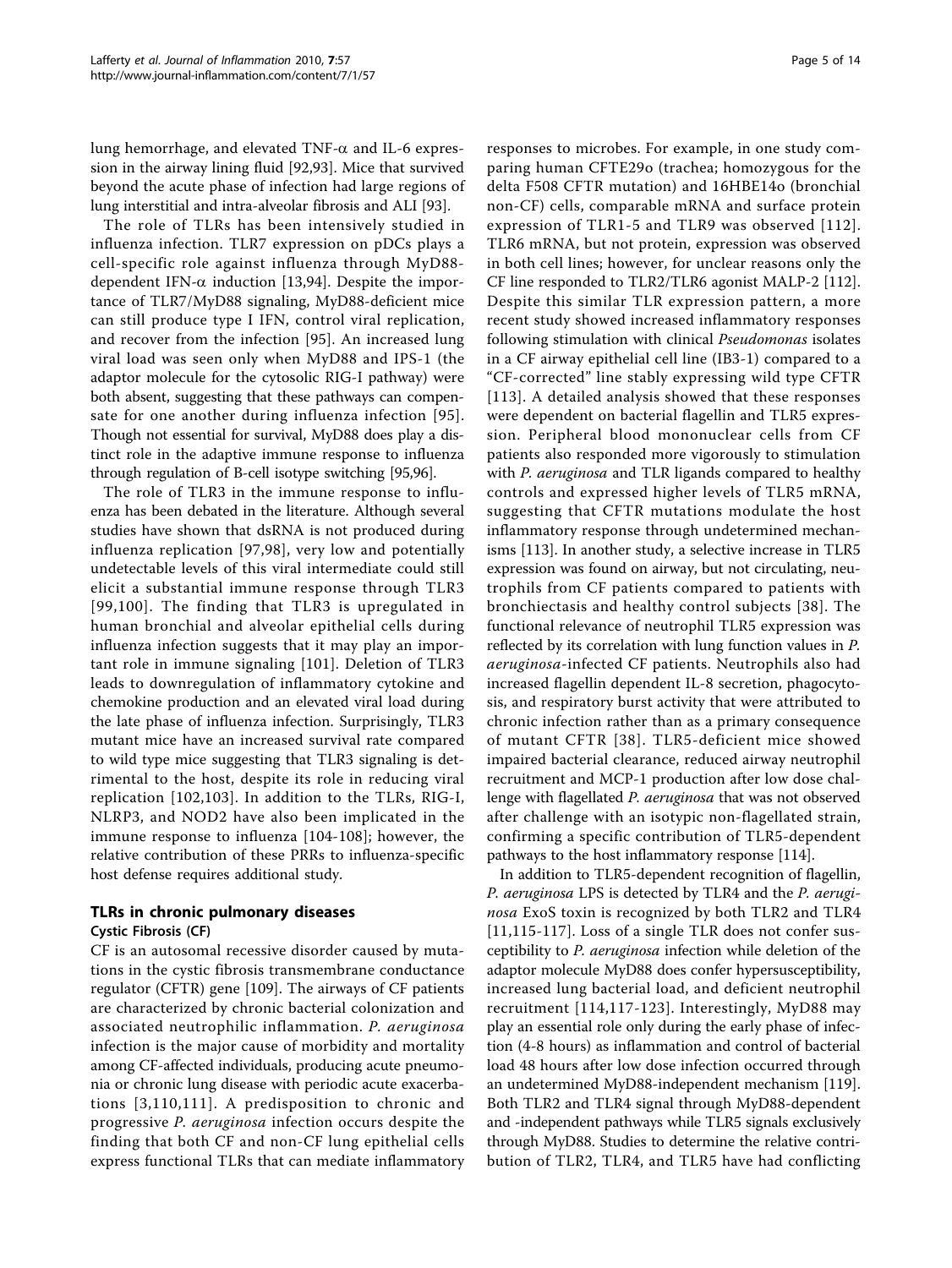results, possibly due to the complex pathogenesis of pseudomonal infection [\[123-125](#page-11-0)].

Staphylococcus aureus and Burkholderia cenocepacia have been associated with early and advanced CF lung disease, respectively [[3\]](#page-8-0). B. cenocepacia provokes lung epithelial damage and TNF- $\alpha$  secretion that leads to severe pneumonia and sepsis in CF patients [[126](#page-11-0),[127](#page-11-0)]. Excess inflammation and mortality in B. cenocepacia infection occurred through flagellin-dependent activation of TLR5 and MyD88 [[128](#page-11-0),[129](#page-11-0)]. Another study showed that, despite higher bacterial load, MyD88-deficient mice had less inflammation and decreased mortality compared to wild type mice infected with B. cenocepacia [[130](#page-11-0)].

#### Chronic Obstructive Pulmonary Disease (COPD)

COPD includes disorders of the respiratory system that are characterized by abnormal inflammation as well as expiratory airflow limitation that is not fully reversible. In humans, the main risk factor for COPD is smoking and the disease prevalence rises with age [[131\]](#page-11-0). Although the pathogenesis of COPD is not well understood, various aspects of lung innate immunity are impaired including mucociliary clearance, AM function, and expression of airway antimicrobial polypeptides [[132\]](#page-11-0). As a result, microbial pathogens frequently establish residence in the lower respiratory tract and induce a vicious circle of inflammation and infection that may contribute to progressive loss of lung function [\[133\]](#page-11-0) (figure [1\)](#page-1-0).

There is accumulating evidence that impaired innate immunity is likely to contribute to the pathogenesis of COPD [[134\]](#page-11-0). An essential role for TLRs in the maintenance of lung structural homeostasis under ambient conditions was recently described [[135\]](#page-11-0). In this study, TLR4- and MyD88-deficient mice developed spontaneous age-related emphysema that was associated with increased oxidant stress, cell death, and elastolytic activity. A detailed mechanistic analysis showed that TLR4 maintains a critical oxidant/antioxidant balance in the lung by modulating the expression and activity of NADPH oxidase 3 in structural cells. In light of this finding, the free radicals and oxidant properties of tobacco smoke have been hypothesized to subvert innate immunity and cause lung cell necrosis and tissue damage [[136,137](#page-11-0)]. Indeed, mice with short-term cigarette smoke exposure develop neutrophilic airway inflammation that is dependent on TLR4, MyD88, and IL-1R1 signaling [\[138\]](#page-11-0). Consistent with these findings, C3H/HeJ mice that have naturally defective TLR4 signaling develop less chronic inflammation after 5 weeks of cigarette smoke exposure [[139](#page-11-0)]. Finally, long-term cigarette smoke exposure induced strain-dependent emphysema in mice in one study, although no specific association to TLRs was described [\[140\]](#page-11-0).

Several studies have evaluated TLR expression and function in AMs from COPD patients, smokers, and non-smokers. Using flow cytometry, one group showed reduced TLR2 expression on AMs of COPD patients and smokers compared to non-smokers following ex vivo ligand stimulation. Upregulation of TLR2 mRNA and protein expression was observed only in AMs from nonsmokers while no significant differences in TLR4 expression were demonstrated among these three groups [\[141](#page-11-0)]. Another report showed comparable AM expression of TLR2, TLR4 or the co-receptors MD-2 or CD14 between smokers and non-smokers [[142](#page-11-0)], yet AM stimulation with TLR2 or TLR4 ligands elicited lower mRNA and protein expression of inflammatory cytokines (TNF- $\alpha$ , IL-1 $\beta$ , IL-6) or chemokines (IL-8, RANTES) in smokers that was associated with suppressed IRAK-1 and p38 phosphorylation and impaired NF- $\kappa$ B activation [[142](#page-11-0)]. From this data, the authors concluded that chronic LPS exposure via cigarette smoking selectively reprograms AMs and alters the inflammatory response to TLR2 and TLR4 ligands [[142](#page-11-0)]. Finally, another study showed reduced TLR4 mRNA expression in nasal and tracheal epithelial cells of smokers compared to healthy nonsmoking control subjects with no differences in TLR2 expression [[143\]](#page-11-0). Relative to non-smokers, patients with mild or moderate COPD showed increased expression of TLR4 and HBD-2, a TLR4 inducible antimicrobial peptide, while those with advanced COPD had a reduction in TLR4 and HBD-2 expression [\[143](#page-11-0)]. Modulation of TLR4 expression by cigarette smoke extract was studied in vitro and revealed a dose-dependent reduction in TLR4 mRNA and protein expression as well as reduced IL-8 secretion in the A549 alveolar epithelial cells [\[143](#page-11-0)]. Taken together, these findings point to dynamic regulation of airway epithelial and AM TLRs in response to diverse environmental stimuli. The differences in TLR expression across studies could be related to variable LPS content in tobacco smoke, bacterial colonization, or a persistent inflammatory state. Increased TLR4 expression in mild or moderate COPD may reflect a robust host response, while the decreased TLR4 expression level in association with severe COPD may reflect a loss of innate immunity or an adaptive regulatory response.

The interaction of cigarette smoke and PRR activation has been studied using mouse models. In one study, AMs from mice that had been exposed to cigarette smoke for eight weeks showed decreased cytokine (TNF- $\alpha$ , IL-6) and chemokine (RANTES) production following in vitro stimulation with double-stranded RNA, LPS, or NLR agonists [\[144\]](#page-11-0). No alteration of TLR3 or TLR4 expression was observed; however, there was decreased nuclear translocation of the transcription factor NF- $\kappa$ B. The functional impairment of cytokine release was specific to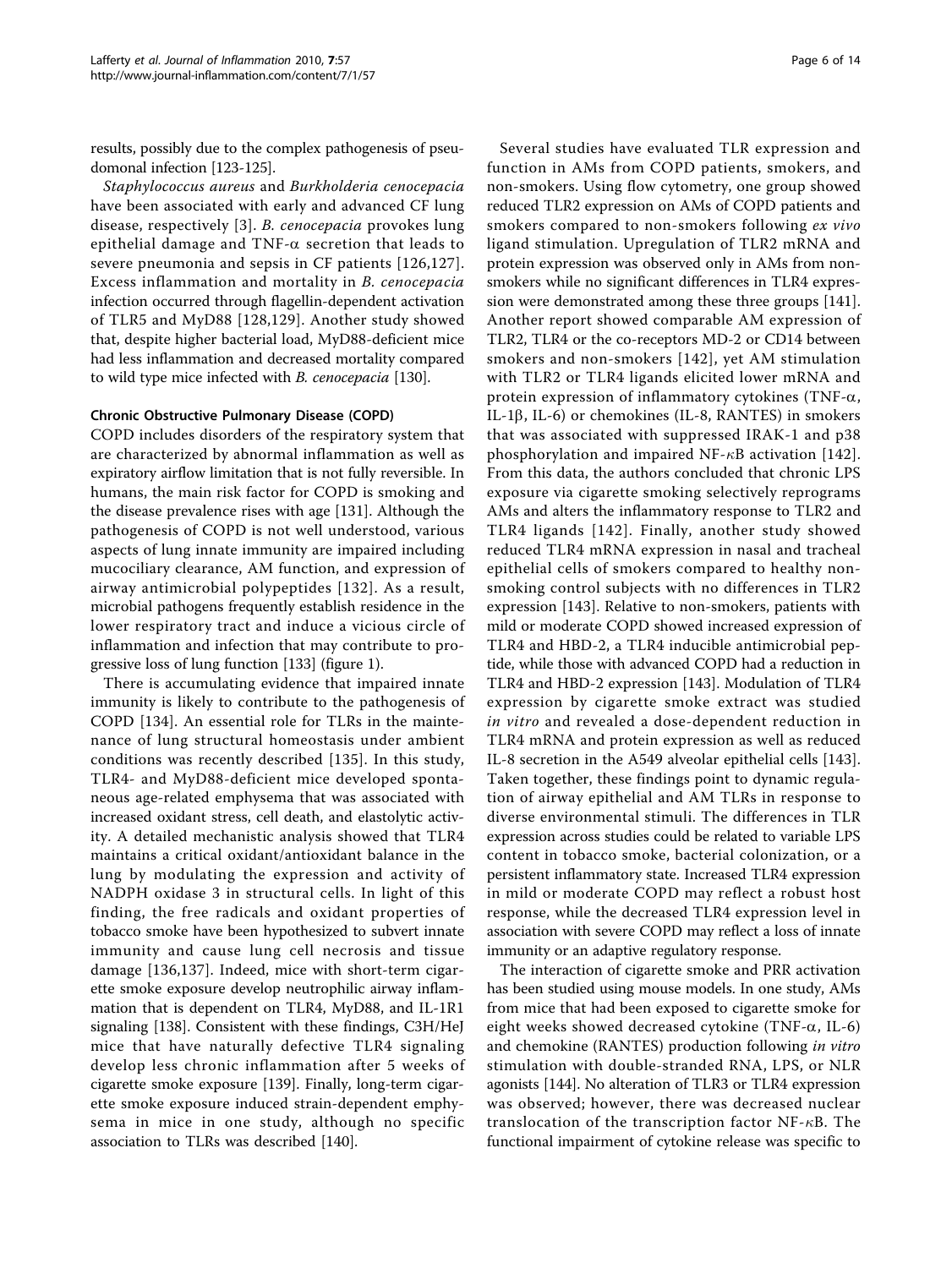AMs and reversible after cessation of smoke exposure [[144](#page-11-0)]. A subsequent report found a synergistic interaction of cigarette smoke and dsRNA or influenza virus that leads to emphysema in mice through epithelial and endothelial cell apoptosis as well as proteolysis [[145\]](#page-11-0). This process was mediated by IL-12, IL-18, and IFN- $\gamma$  as well as activation of antiviral response pathways including the intracellular signaling adaptor protein IPS-1 and the kinase PKR.

Defective innate immunity may predispose to acute exacerbations of COPD that are characterized by acutely worsening dyspnea, cough, sputum production, and accelerated airflow obstruction [[146](#page-11-0)]. Bacterial colonization (Streptococcus pneumoniae, Haemophilus influenzae) or viral infection (Influenza A and B, Respiratory Syncytial Virus) of the lower respiratory tract are primary causes of acute COPD exacerbations [[146-152\]](#page-11-0). Virulent pneumococci express the toxin pneumolysin that is able to physically interact with TLR4 [\[153](#page-11-0)-[159](#page-12-0)]. Consistent with this finding, nasopharyngeal infection of TLR4-deficient mice with S. pneumoniae causes enhanced bacterial load, dissemination, and death compared to wild type mice [\[158](#page-11-0)]. Interestingly, the role of TLR4 seems to be specific to the nasopharynx as TLR4 deficient mice exhibit only a modest impairment of host defense following direct pneumococcal infection of the lower respiratory tract [\[160](#page-12-0)]. TLR2 is also upregulated following pneumococcal infection and enhances host inflammatory responses [[161](#page-12-0),[162\]](#page-12-0). Despite a modest reduction of inflammatory mediator production, TLR2 deficient mice can still clear high and low infectious doses of *S. pneumoniae*, suggesting that another PRR compensates for the loss of TLR2 in this model [[160,163](#page-12-0)]. TLR9-deficient mice are slightly more susceptible to pneumococcal infection compared to wild type animals [[164\]](#page-12-0). Conversely, abrogation of MyD88 signaling leads to uncontrolled airway pneumococcal growth, systemic bacterial dissemination and decreased immune mediator (TNF- $\alpha$  and IL-6) expression [[158](#page-11-0),[165,166\]](#page-12-0). The severe susceptibility phenotype of MyD88-deficient mice compared to mice with a single deletion of TLR9 or combined deletion of TLR2 and TLR4 highlights the crucial role of this downstream adaptor in host defense against S. pneumoniae [\[158](#page-11-0)[,160,163,164,167](#page-12-0)].

Non-typeable H. influenzae (NTHi) is another bacterium that commonly colonizes the respiratory epithelium and causes COPD exacerbations [[168](#page-12-0)-[171\]](#page-12-0). While NTHi produces both TLR4 and TLR2 ligands, TLR4/MyD88 is the dominant immune signaling pathway in vitro and mediates bacterial clearance in vivo [[172\]](#page-12-0). TLR4 signaling in response to NTHi is entirely MyD88 dependent as TRIF KO mice had an identical bacterial load compared to wild type mice [\[172](#page-12-0)]. TLR3 may also play a role in inflammatory mediator production in the immune response to NTHi although its relative contribution to bacterial clearance is not clear [[173\]](#page-12-0).

#### Asthma

Asthma is a potentially life-threatening chronic inflammatory airway disease that is characterized by episodic bronchoconstriction, mucus hypersecretion, goblet cell hyperplasia and tissue remodelling that may begin in childhood. The underlying immune response in asthma is targeted against environmental antigens including pollen or dust particles and is characterized by the presence of antigen-specific Th2 cells in the lung that facilitate production of antigen specific IgE [[174](#page-12-0),[175\]](#page-12-0). Viral and bacterial infections have been associated with induction or protection against asthma, suggesting that innate immunity plays an important role in disease pathogenesis [[176](#page-12-0)]. On the basis of several epidemiologic, human, and animal studies, the timing and extent of LPS exposure, and presumably TLR4 activation, appears to determine whether a protective Th1 response or a permissive Th2 response develops in the lung [\[177](#page-12-0)]. For example, it was demonstrated that low dose administration of intranasal LPS induces a Th2 biased immune response in the lung whereas elsewhere in the body LPS is a strong inducer of a Th1 immune response [[178\]](#page-12-0). Nevertheless, experimental treatment of mice with microbes [[179](#page-12-0)] or TLR agonists [[180](#page-12-0),[181](#page-12-0)] inhibits allergic sensitization, eosinophilic inflammation, and airways hyperresponsiveness. Recently, experimental intranasal infection of pregnant mice with Acinetobacter lwoffii F78 was shown to confer protection against ovalbumin-induced asthma in the progeny. Using knockout mice, the protective effect was shown to be dependent on maternal TLR expression and suggests that microbial recognition during pregnancy somehow primes the fetal lung environment for a Th1 response later in life [\[182\]](#page-12-0).

Lung resident cells that express TLR4 also play an important role in the induction of allergen specific Th2 cells via recognition of house dust mite (a ubiquitous indoor allergen) that leads to the production of thymic stromal lymphopoietin, granulocyte-macrophage colonystimulating factor, IL-25 and IL-33. This cytokine milieu can bias lung DCs towards a Th2 activating phenotype that drives the polarization of naïve lymphocytes [\[183](#page-12-0)]. In addition, eosinophil derived neurotoxin can induce TLR2-dependent DC maturation, leading to Th2 polarization by secretion of high amounts of IL-6 and IL-10 [[184](#page-12-0)] while basophils may also instruct T cells to become Th2 cells [\[185\]](#page-12-0).

TLRs have been shown via genetic association studies as well as single and multiple gene knockout studies to play a role in the development of allergic asthma. For example TLR7 and TLR8 are associated with human asthma [[186\]](#page-12-0) while ligands of TLR7 and TLR8 can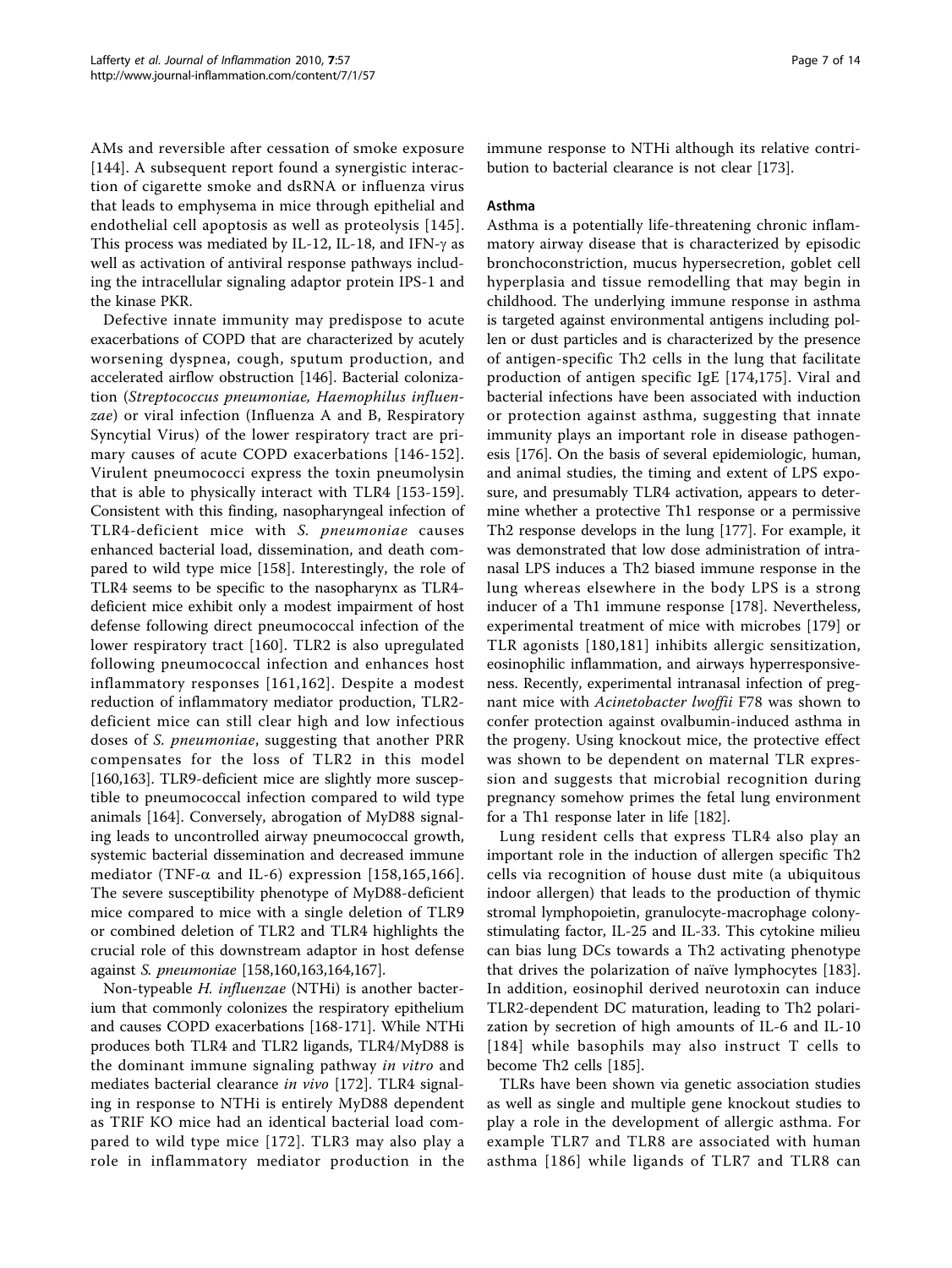prevent airway remodeling caused by experimentally induced asthma [[187](#page-12-0),[188](#page-12-0)]. TLR10 single nucleotide polymorphisms have also been associated with asthma in two independent samples [[189\]](#page-12-0) although the ligand for TLR10 has not been defined. Finally, in a multicentre asthma study, TLR4 and TLR9 were both associated with wheezing and TLR4 was also associated with allergen specific IgE secretion [[190](#page-12-0)]. Based on this observation, TLR9 ligands are currently in clinical trials for the treatment or prevention of asthma [\[191\]](#page-12-0).

Asthma can be further exacerbated by bacterial respiratory tract infection including Mycoplasma pneumoniae or Chlamydophila pneumoniae [[192](#page-12-0)]. In one study, 50% of patients suffering from their first asthmatic episode were infected with M. pneumoniae while 10% were serologically positive for acute C. pneumoniae infection [[193](#page-12-0),[194\]](#page-12-0). MyD88-deficient mice infected with C. pneumoniae failed to upregulate cytokine and chemokine expression, had delayed  $CDS<sup>+</sup>$  and  $CD4<sup>+</sup>$  T cell recruitment, and could not clear the bacterium from the lungs leading to severe chronic infection and significantly increased mortality [[195](#page-12-0)]. At a later stage of infection, IL-1 $\beta$ , IFN- $\gamma$  and other inflammatory mediators may be upregulated via a MyD88-independent pathway but are not sufficient to prevent mortality from C. pneumoniae [[195\]](#page-12-0). TLR2 and TLR4-deficient mice can recover from C. pneumoniae infection with no impairment of bacterial clearance suggesting that other PRRs are also involved in host defense or that TLR2/ TLR4 act in concert during C. pneumoniae infection [[195](#page-12-0),[196](#page-13-0)].

TLR2 is also upregulated in response to M. pneumoniae infection, leading to increased expression of airway mucin [[197](#page-13-0),[198\]](#page-13-0). Allergic inflammation along with the induction of Th2 cytokines (IL-4, IL-13) leads to TLR2 inhibition during M. pneumoniae infection, thereby decreasing the production of IL-6 and other Th1 proinflammatory mediators that are required for bacterial clearance [[199](#page-13-0)]. Antibiotic treatment of asthmatic patients infected with M. pneumoniae improves their pulmonary function and highlights the increasingly important role that bacterial colonization and interactions with the host innate immune response play in asthma exacerbations and mortality [\[200,201\]](#page-13-0).

Viral infection of the lower respiratory tract can also contribute to asthma development and exacerbations. Respiratory Syncytial Virus (RSV) is a particularly important cause of acute bronchiolitis and wheezing in children that may lead to the subsequent development of asthma [[202-206\]](#page-13-0). Wheezing after the acquisition of severe RSV infection early in life has been associated with elevated Th2 responses, eosinophilia, and IL-10 production [[207](#page-13-0)-[211](#page-13-0)]. During RSV infection, the viral G protein mediates attachment to lung epithelial cells and the F

protein leads to the fusion of the viral envelope with the host cell plasma membrane [[212\]](#page-13-0). In response to RSV infection, TLRs are broadly upregulated in the human tracheal epithelial cell line 9HTEo [[213\]](#page-13-0). In mice, TLR4 has been shown to recognize the F protein and activate  $NF- $\kappa$ B during RSV infection [203,214]. Accordingly,$  $NF- $\kappa$ B during RSV infection [203,214]. Accordingly,$  $NF- $\kappa$ B during RSV infection [203,214]. Accordingly,$ TLR4-deficient animals exhibit impaired NK cell function and increased viral load [[205,215\]](#page-13-0). Defective TLR4 signalling has also been linked to increased pathology in a study of pre-term infants [[216\]](#page-13-0). An essential role for IL-12, rather than TLR4, in susceptibility to RSV has also been proposed [[214](#page-13-0)]; however, significant differences in experimental design limit the comparison of these apparently discordant studies [\[217\]](#page-13-0).

In human lung fibroblasts and epithelial cells, the formation of dsRNA during RSV replication can activate TLR3-mediated immune signaling, leading to the upregulation of the chemokines RANTES and IP-10 [[218](#page-13-0)]. TLR3-deficient mice have a predominantly Th2 response to RSV characterized by increased airway eosinophilia, mucus hypersecretion and expression of IL-5 and IL-13 [[219](#page-13-0)]. RIG-I-induced IFN- $\beta$  expression during RSV infection was recently shown to trigger TLR3 activation, suggesting that TLR3 mediates a secondary immune signaling pathway [[220](#page-13-0)]. Interestingly, while TLR3 is involved in chemokine expression it has no role in RSV viral clearance, which is primarily mediated by the TLR2/TLR6 heterodimer [[218,219](#page-13-0)].

In summary, the emerging picture of allergic asthma suggests that the disease can be mediated or exacerbated in genetically predisposed individuals by infection. In some cases these infections may induce an inflammatory state that protects against asthma, while in others the infection may elicit an acute allergic response or bias the host towards a subsequent Th2 response (figure [1\)](#page-1-0).

#### Conclusion

Innate immunity is a principal mechanism for the maintenance of lung tissue homeostasis despite continuous exposure to environmental irritants and potentially pathogenic microorganisms. In recent years tremendous progress has been made with regard to how the TLRs contribute to host defence and tissue repair. The insights that have arisen from this work allow one to postulate a few general principles with regard to lung innate immunity. First, acute pulmonary diseases such as ALI and bronchiolitis frequently develop into chronic inflammatory states (fibroproliferative ARDS) or exhibit a relapsing and remitting pattern (asthma). Second, infectious diseases are principal causes of sustained lung inflammation, as exemplified by severe influenza pneumonia that progresses to ARDS or severe RSV infection that precedes the development of asthma. Third, defective innate immunity contributes to the development of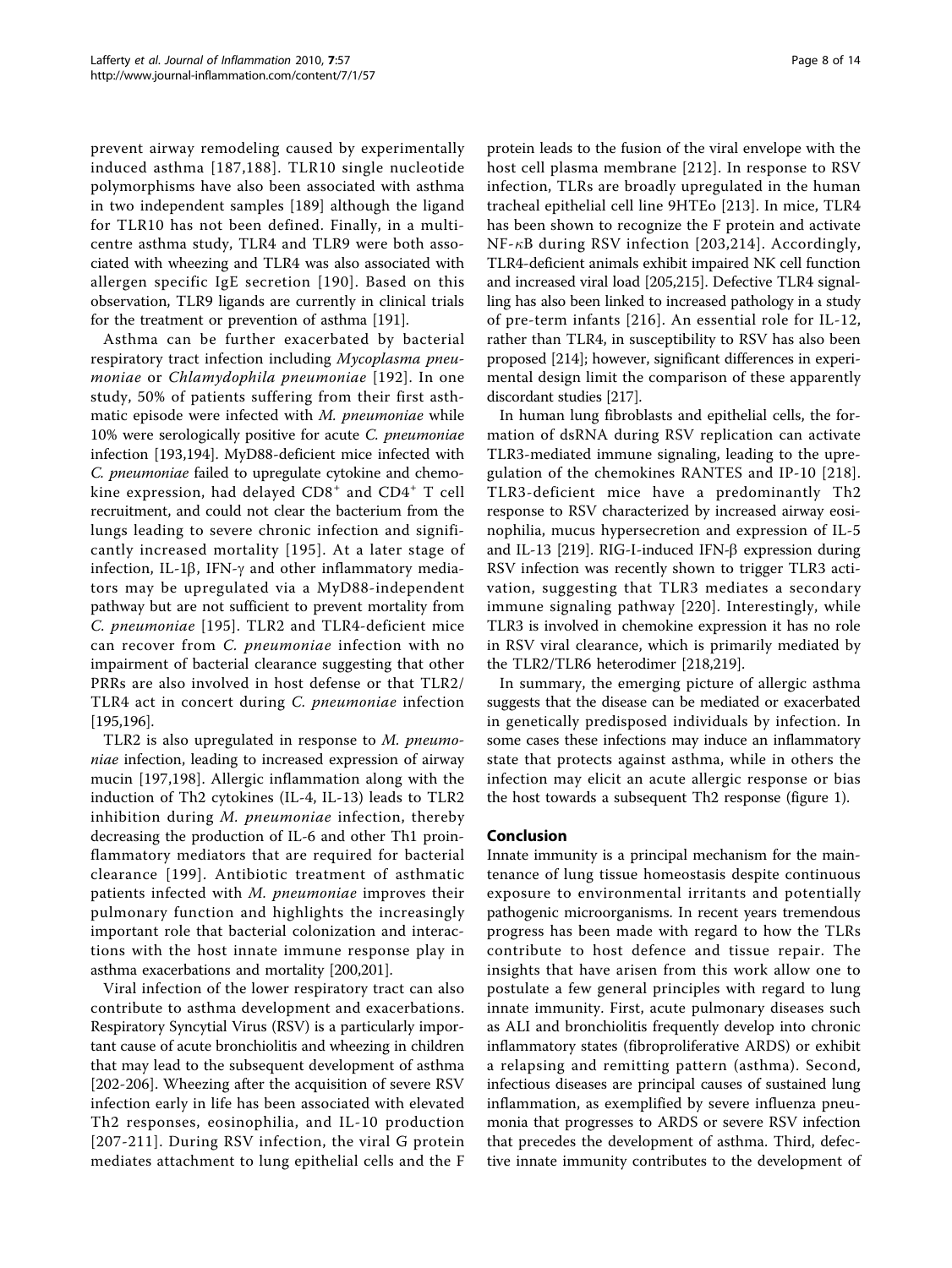<span id="page-8-0"></span>chronic obstructive lung diseases while directly or indirectly predisposing the host to infection, as observed in CF patients with chronic P. aeruginosa infection or acute exacerbations of COPD caused by S. pneumoniae. Finally, tissue repair and remodelling are crucial to the pathogenesis of lung inflammation as well as to host defense, and based on current data it appears that TLRdependent mechanisms mediate the development of both processes.

Despite extensive research, many questions remain unanswered, including the relative contributions of TLR and non-TLR PRRs to lung inflammation and protective immunity, the precise nature of gene-environment interactions in asthma pathogenesis, the molecular mechanisms that negatively regulate the innate immune response during ALI, the failure of innate immunity to sterilize the lower respiratory tract in CF, and the role of innate immunity in tissue remodelling in asthma and COPD. A deeper understanding of the basic biology of TLRs will provide additional opportunities to elucidate the links between innate immunity and the development of acute and chronic inflammatory or infectious lung diseases. Ultimately, it is our hope that such knowledge will provide new strategies to limit the burden of human suffering and death due to respiratory disease.

#### Acknowledgements

This work is supported by a McGill University Faculty of Medicine studentship (EIL), a Canada Research Chair (SQ), grants from the Canadian Institutes of Health Research (SQ), a grant from the Fonds de la recherche en santé du Québec to the Research Institute of the McGill University Health Centre and a grant from the German Research Foundation (MS).

#### Author details

<sup>1</sup> Division of Experimental Medicine, McGill University, Montréal, Québec H3A 1A3, Canada. <sup>2</sup>Department of Medicine, McGill University, Montréal, Québec H3A 1A1, Canada. <sup>3</sup>Institute of Immunology, Philipps-University of Marburg, Germany.

#### Authors' contributions

E.I.L., S.T.Q., and M.S. wrote the manuscript and approved the final text.

#### Competing interests

The authors declare that they have no competing interests.

Received: 7 July 2010 Accepted: 25 November 2010 Published: 25 November 2010

#### References

- 1. Mizgerd JP: Lung infection-[a public health priority.](http://www.ncbi.nlm.nih.gov/pubmed/16401173?dopt=Abstract) PLoS Med 2006, 3(2): e76.
- Mizgerd JP: [Acute lower respiratory tract infection.](http://www.ncbi.nlm.nih.gov/pubmed/18272895?dopt=Abstract) N Engl J Med 2008, 358(7):716-727.
- Campodonico VL, Gadjeva M, Paradis-Bleau C, Uluer A, Pier GB: [Airway](http://www.ncbi.nlm.nih.gov/pubmed/18262467?dopt=Abstract) [epithelial control of Pseudomonas aeruginosa infection in cystic fibrosis.](http://www.ncbi.nlm.nih.gov/pubmed/18262467?dopt=Abstract) Trends Mol Med 2008, 14(3):120-133.
- Holt PG, Strickland DH, Wikstrom ME, Jahnsen FL: [Regulation of](http://www.ncbi.nlm.nih.gov/pubmed/18204469?dopt=Abstract) [immunological homeostasis in the respiratory tract.](http://www.ncbi.nlm.nih.gov/pubmed/18204469?dopt=Abstract) Nat Rev Immunol 2008, 8(2):142-152.
- 5. Takeda K, Akira S: [TLR signaling pathways.](http://www.ncbi.nlm.nih.gov/pubmed/14751757?dopt=Abstract) Semin Immunol 2004, 16(1):3-9.
- 6. Lemaitre B, Nicolas E, Michaut L, Reichhart JM, Hoffmann JA: [The](http://www.ncbi.nlm.nih.gov/pubmed/8808632?dopt=Abstract) [dorsoventral regulatory gene cassette spatzle/Toll/cactus controls the](http://www.ncbi.nlm.nih.gov/pubmed/8808632?dopt=Abstract) [potent antifungal response in Drosophila adults.](http://www.ncbi.nlm.nih.gov/pubmed/8808632?dopt=Abstract) Cell 1996, 86(6):973-983.
- 7. Medzhitov R, Preston-Hurlburt P, Kopp E, Stadlen A, Chen C, Ghosh S, Janeway CA Jr: [MyD88 is an adaptor protein in the hToll/IL-1 receptor](http://www.ncbi.nlm.nih.gov/pubmed/9734363?dopt=Abstract) [family signaling pathways.](http://www.ncbi.nlm.nih.gov/pubmed/9734363?dopt=Abstract) Mol Cell 1998, 2(2):253-258.
- 8. Poltorak A, He X, Smirnova I, Liu MY, Van Huffel C, Du X, Birdwell D, Alejos E, Silva M, Galanos C, Freudenberg M, Ricciardi-Castagnoli P, Layton B, Beutler B: [Defective LPS signaling in C3H/HeJ and C57BL/](http://www.ncbi.nlm.nih.gov/pubmed/9851930?dopt=Abstract) [10ScCr mice: mutations in Tlr4 gene.](http://www.ncbi.nlm.nih.gov/pubmed/9851930?dopt=Abstract) Science 1998, 282(5396):2085-2088.
- 9. Qureshi ST, Lariviere L, Leveque G, Clermont S, Moore KJ, Gros P, Malo D: [Endotoxin-tolerant mice have mutations in Toll-like receptor 4 \(Tlr4\).](http://www.ncbi.nlm.nih.gov/pubmed/9989976?dopt=Abstract) J Exp Med 1999, 189(4):615-625.
- 10. Takeuchi O, Kawai T, Muhlradt PF, Morr M, Radolf JD, Zychlinsky A, Takeda K, Akira S: [Discrimination of bacterial lipoproteins by Toll-like](http://www.ncbi.nlm.nih.gov/pubmed/11431423?dopt=Abstract) [receptor 6.](http://www.ncbi.nlm.nih.gov/pubmed/11431423?dopt=Abstract) Int Immunol 2001, 13(7):933-940.
- 11. Hayashi F, Smith KD, Ozinsky A, Hawn TR, Yi EC, Goodlett DR, Eng JK, Akira S, Underhill DM, Aderem A: [The innate immune response to](http://www.ncbi.nlm.nih.gov/pubmed/11323673?dopt=Abstract) [bacterial flagellin is mediated by Toll-like receptor 5.](http://www.ncbi.nlm.nih.gov/pubmed/11323673?dopt=Abstract) Nature 2001, 410(6832):1099-1103.
- 12. Alexopoulou L, Holt AC, Medzhitov R, Flavell RA: [Recognition of double](http://www.ncbi.nlm.nih.gov/pubmed/11607032?dopt=Abstract)[stranded RNA and activation of NF-kappaB by Toll-like receptor 3.](http://www.ncbi.nlm.nih.gov/pubmed/11607032?dopt=Abstract) Nature 2001, 413(6857):732-738.
- 13. Diebold SS, Kaisho T, Hemmi H, Akira S, Reis e Sousa C: [Innate antiviral](http://www.ncbi.nlm.nih.gov/pubmed/14976261?dopt=Abstract) [responses by means of TLR7-mediated recognition of single-stranded](http://www.ncbi.nlm.nih.gov/pubmed/14976261?dopt=Abstract) [RNA.](http://www.ncbi.nlm.nih.gov/pubmed/14976261?dopt=Abstract) Science 2004, 303(5663):1529-1531.
- 14. Heil F, Hemmi H, Hochrein H, Ampenberger F, Kirschning C, Akira S, Lipford G, Wagner H, Bauer S: [Species-specific recognition of single](http://www.ncbi.nlm.nih.gov/pubmed/14976262?dopt=Abstract)[stranded RNA via toll-like receptor 7 and 8.](http://www.ncbi.nlm.nih.gov/pubmed/14976262?dopt=Abstract) Science 2004, 303(5663):1526-1529.
- 15. Erridge C: [Endogenous ligands of TLR2 and TLR4: agonists or assistants?](http://www.ncbi.nlm.nih.gov/pubmed/20179153?dopt=Abstract) J Leukoc Biol 2010, 87(6):989-999.
- 16. Termeer C, Benedix F, Sleeman J, Fieber C, Voith U, Ahrens T, Miyake K, Freudenberg M, Galanos C, Simon JC: [Oligosaccharides of Hyaluronan](http://www.ncbi.nlm.nih.gov/pubmed/11781369?dopt=Abstract) [activate dendritic cells via toll-like receptor 4.](http://www.ncbi.nlm.nih.gov/pubmed/11781369?dopt=Abstract) J Exp Med 2002, 195(1):99-111.
- 17. Tsan MF, Gao B: [Endogenous ligands of Toll-like receptors.](http://www.ncbi.nlm.nih.gov/pubmed/15178705?dopt=Abstract) J Leukoc Biol 2004, 76(3):514-519.
- 18. Urbonaviciute V, Furnrohr BG, Meister S, Munoz L, Heyder P, De Marchis F, Bianchi ME, Kirschning C, Wagner H, Manfredi AA, Kalden JR, Schett G, Rovere-Querini P, Herrmann M, Voll RE: [Induction of inflammatory and](http://www.ncbi.nlm.nih.gov/pubmed/19064698?dopt=Abstract) [immune responses by HMGB1-nucleosome complexes: implications for](http://www.ncbi.nlm.nih.gov/pubmed/19064698?dopt=Abstract) [the pathogenesis of SLE.](http://www.ncbi.nlm.nih.gov/pubmed/19064698?dopt=Abstract) J Exp Med 2008, 205(13):3007-3018.
- 19. Yamamoto M, Sato S, Mori K, Hoshino K, Takeuchi O, Takeda K, Akira S: [Cutting edge: a novel Toll/IL-1 receptor domain-containing adapter that](http://www.ncbi.nlm.nih.gov/pubmed/12471095?dopt=Abstract) [preferentially activates the IFN-beta promoter in the Toll-like receptor](http://www.ncbi.nlm.nih.gov/pubmed/12471095?dopt=Abstract) [signaling.](http://www.ncbi.nlm.nih.gov/pubmed/12471095?dopt=Abstract) J Immunol 2002, 169(12):6668-6672.
- 20. Carty M, Goodbody R, Schroder M, Stack J, Moynagh PN, Bowie AG: [The](http://www.ncbi.nlm.nih.gov/pubmed/16964262?dopt=Abstract) [human adaptor SARM negatively regulates adaptor protein TRIF](http://www.ncbi.nlm.nih.gov/pubmed/16964262?dopt=Abstract)[dependent Toll-like receptor signaling.](http://www.ncbi.nlm.nih.gov/pubmed/16964262?dopt=Abstract) Nat Immunol 2006, 7(10):1074-1081.
- 21. Barton GM, Kagan JC: [A cell biological view of Toll-like receptor function:](http://www.ncbi.nlm.nih.gov/pubmed/19556980?dopt=Abstract) [regulation through compartmentalization.](http://www.ncbi.nlm.nih.gov/pubmed/19556980?dopt=Abstract) Nat Rev Immunol 2009, 9(8):535-542.
- 22. Kawai T, Akira S: [TLR signaling.](http://www.ncbi.nlm.nih.gov/pubmed/17275323?dopt=Abstract) Semin Immunol 2007, 19(1):24-32.
- 23. Lee MS, Kim YJ: [Signaling pathways downstream of pattern-recognition](http://www.ncbi.nlm.nih.gov/pubmed/17328678?dopt=Abstract) [receptors and their cross talk.](http://www.ncbi.nlm.nih.gov/pubmed/17328678?dopt=Abstract) Annu Rev Biochem 2007, 76:447-480.
- 24. O'Neill LA, Bowie AG: [The family of five: TIR-domain-containing adaptors](http://www.ncbi.nlm.nih.gov/pubmed/17457343?dopt=Abstract) [in Toll-like receptor signalling.](http://www.ncbi.nlm.nih.gov/pubmed/17457343?dopt=Abstract) Nat Rev Immunol 2007, 7(5):353-364.
- 25. O'Neill LA: [Targeting signal transduction as a strategy to treat](http://www.ncbi.nlm.nih.gov/pubmed/16773072?dopt=Abstract) [inflammatory diseases.](http://www.ncbi.nlm.nih.gov/pubmed/16773072?dopt=Abstract) Nat Rev Drug Discov 2006, 5(7):549-563.
- 26. Iwami KI, Matsuguchi T, Masuda A, Kikuchi T, Musikacharoen T, Yoshikai Y: [Cutting edge: naturally occurring soluble form of mouse Toll-like](http://www.ncbi.nlm.nih.gov/pubmed/11120784?dopt=Abstract) [receptor 4 inhibits lipopolysaccharide signaling.](http://www.ncbi.nlm.nih.gov/pubmed/11120784?dopt=Abstract) J Immunol 2000, 165(12):6682-6686.
- 27. Deng JC, Cheng G, Newstead MW, Zeng X, Kobayashi K, Flavell RA, Standiford TJ: [Sepsis-induced suppression of lung innate immunity is](http://www.ncbi.nlm.nih.gov/pubmed/16917541?dopt=Abstract) [mediated by IRAK-M.](http://www.ncbi.nlm.nih.gov/pubmed/16917541?dopt=Abstract) J Clin Invest 2006, 116(9):2532-2542.
- Kobayashi K, Hernandez LD, Galan JE, Janeway CA Jr, Medzhitov R, Flavell RA: [IRAK-M is a negative regulator of Toll-like receptor signaling.](http://www.ncbi.nlm.nih.gov/pubmed/12150927?dopt=Abstract) Cell 2002, 110(2):191-202.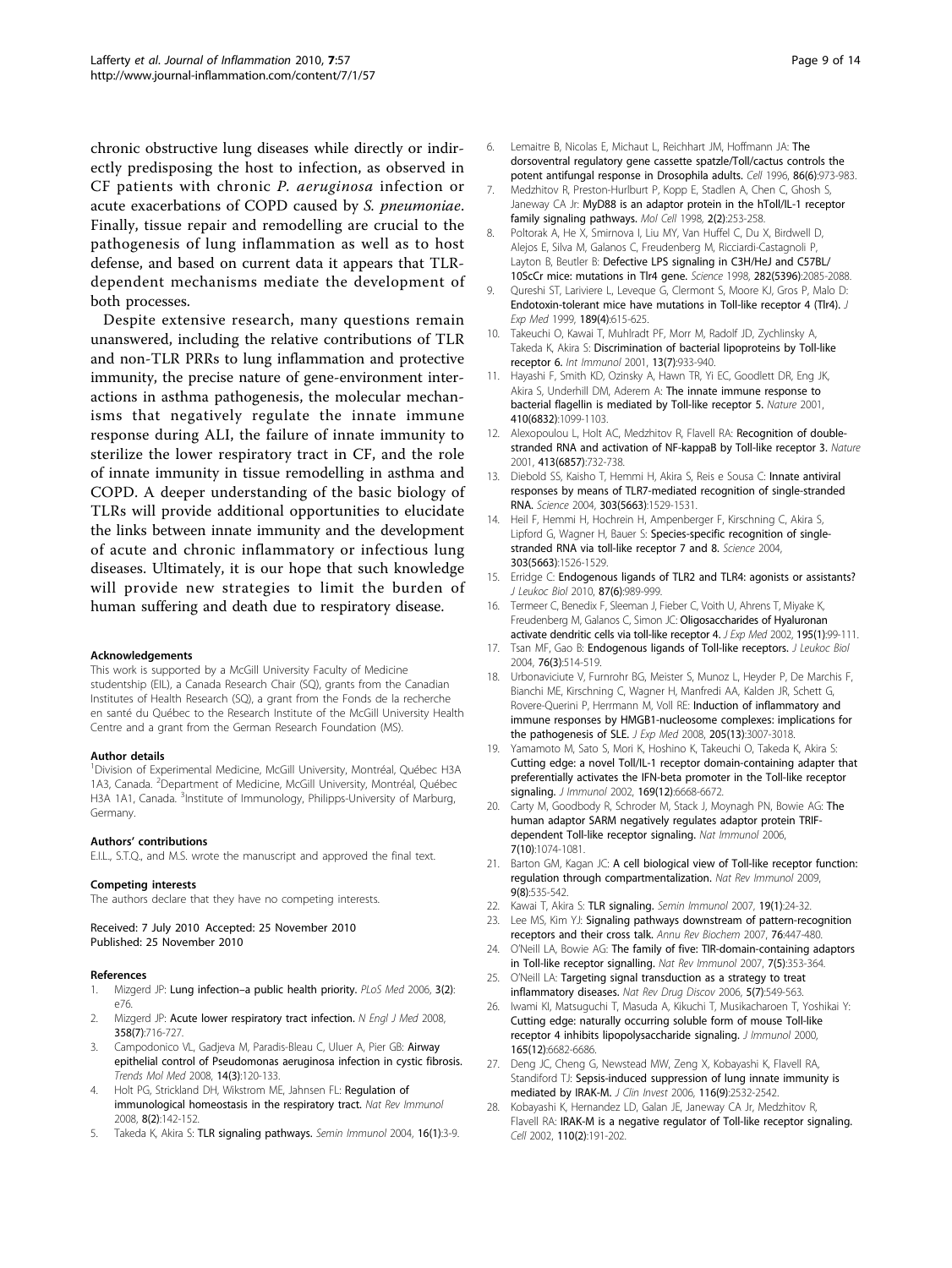- <span id="page-9-0"></span>29. Zhang G, Ghosh S: [Negative regulation of toll-like receptor-mediated](http://www.ncbi.nlm.nih.gov/pubmed/11751856?dopt=Abstract) [signaling by Tollip.](http://www.ncbi.nlm.nih.gov/pubmed/11751856?dopt=Abstract) *J Biol Chem* 2002, 277(9):7059-7065.
- 30. Burns K, Janssens S, Brissoni B, Olivos N, Beyaert R, Tschopp J: [Inhibition of](http://www.ncbi.nlm.nih.gov/pubmed/12538665?dopt=Abstract) [interleukin 1 receptor/Toll-like receptor signaling through the](http://www.ncbi.nlm.nih.gov/pubmed/12538665?dopt=Abstract) [alternatively spliced, short form of MyD88 is due to its failure to recruit](http://www.ncbi.nlm.nih.gov/pubmed/12538665?dopt=Abstract) [IRAK-4.](http://www.ncbi.nlm.nih.gov/pubmed/12538665?dopt=Abstract) J Exp Med 2003, 197(2):263-268.
- 31. Mansell A, Smith R, Doyle SL, Gray P, Fenner JE, Crack PJ, Nicholson SE, Hilton DJ, O'Neill LA, Hertzog PJ: [Suppressor of cytokine signaling 1](http://www.ncbi.nlm.nih.gov/pubmed/16415872?dopt=Abstract) [negatively regulates Toll-like receptor signaling by mediating Mal](http://www.ncbi.nlm.nih.gov/pubmed/16415872?dopt=Abstract) [degradation.](http://www.ncbi.nlm.nih.gov/pubmed/16415872?dopt=Abstract) Nat Immunol 2006, 7(2):148-155.
- 32. Dostert C, Petrilli V, Van Bruggen R, Steele C, Mossman BT, Tschopp J: [Innate immune activation through Nalp3 inflammasome sensing of](http://www.ncbi.nlm.nih.gov/pubmed/18403674?dopt=Abstract) [asbestos and silica.](http://www.ncbi.nlm.nih.gov/pubmed/18403674?dopt=Abstract) Science 2008, 320(5876):674-677.
- 33. Takeuchi O, Akira S: [Pattern recognition receptors and inflammation.](http://www.ncbi.nlm.nih.gov/pubmed/20303872?dopt=Abstract) Cell 2010, 140(6):805-820.
- 34. Sha Q, Truong-Tran AQ, Plitt JR, Beck LA, Schleimer RP: [Activation of airway](http://www.ncbi.nlm.nih.gov/pubmed/15191912?dopt=Abstract) [epithelial cells by toll-like receptor agonists.](http://www.ncbi.nlm.nih.gov/pubmed/15191912?dopt=Abstract) Am J Respir Cell Mol Biol 2004, 31(3):358-364.
- 35. Hoppstadter J, Diesel B, Zarbock R, Breinig T, Monz D, Koch M, Meyerhans A, Gortner L, Lehr CM, Huwer H, Kiemer AK: [Differential cell](http://www.ncbi.nlm.nih.gov/pubmed/20843333?dopt=Abstract) [reaction upon Toll-like receptor 4 and 9 activation in human alveolar](http://www.ncbi.nlm.nih.gov/pubmed/20843333?dopt=Abstract) [and lung interstitial macrophages.](http://www.ncbi.nlm.nih.gov/pubmed/20843333?dopt=Abstract) Respir Res 2010, 11:124.
- 36. Maris NA, Dessing MC, de Vos AF, Bresser P, van der Zee JS, Jansen HM, Spek CA, van der Poll T: [Toll-like receptor mRNA levels in alveolar](http://www.ncbi.nlm.nih.gov/pubmed/16946093?dopt=Abstract) [macrophages after inhalation of endotoxin.](http://www.ncbi.nlm.nih.gov/pubmed/16946093?dopt=Abstract) Eur Respir J 2006, 28(3):622-626.
- 37. Andonegui G, Bonder CS, Green F, Mullaly SC, Zbytnuik L, Raharjo E, Kubes P: [Endothelium-derived Toll-like receptor-4 is the key molecule in](http://www.ncbi.nlm.nih.gov/pubmed/12671050?dopt=Abstract) [LPS-induced neutrophil sequestration into lungs.](http://www.ncbi.nlm.nih.gov/pubmed/12671050?dopt=Abstract) J Clin Invest 2003, 111(7):1011-1020.
- 38. Koller B, Kappler M, Latzin P, Gaggar A, Schreiner M, Takyar S, Kormann M, Kabesch M, Roos D, Griese M, Hartl D: [TLR expression on neutrophils at](http://www.ncbi.nlm.nih.gov/pubmed/18684966?dopt=Abstract) [the pulmonary site of infection: TLR1/TLR2-mediated up-regulation of](http://www.ncbi.nlm.nih.gov/pubmed/18684966?dopt=Abstract) [TLR5 expression in cystic fibrosis lung disease.](http://www.ncbi.nlm.nih.gov/pubmed/18684966?dopt=Abstract) J Immunol 2008, 181(4):2753-2763.
- 39. GeurtsvanKessel CH, Lambrecht BN: [Division of labor between dendritic](http://www.ncbi.nlm.nih.gov/pubmed/19079211?dopt=Abstract) [cell subsets of the lung.](http://www.ncbi.nlm.nih.gov/pubmed/19079211?dopt=Abstract) Mucosal Immunol 2008, 1(6):442-450.
- 40. Wikstrom ME, Stumbles PA: [Mouse respiratory tract dendritic cell subsets](http://www.ncbi.nlm.nih.gov/pubmed/17262055?dopt=Abstract) [and the immunological fate of inhaled antigens.](http://www.ncbi.nlm.nih.gov/pubmed/17262055?dopt=Abstract) Immunol Cell Biol 2007, 85(3):182-188.
- 41. Plantinga M, Hammad H, Lambrecht BN: [Origin and functional](http://www.ncbi.nlm.nih.gov/pubmed/20853496?dopt=Abstract) [specializations of DC subsets in the lung.](http://www.ncbi.nlm.nih.gov/pubmed/20853496?dopt=Abstract) Eur J Immunol 2010, 40(8):2112-2118.
- 42. Morris GE, Whyte MK, Martin GF, Jose PJ, Dower SK, Sabroe I: [Agonists of](http://www.ncbi.nlm.nih.gov/pubmed/15657467?dopt=Abstract) [toll-like receptors 2 and 4 activate airway smooth muscle via](http://www.ncbi.nlm.nih.gov/pubmed/15657467?dopt=Abstract) [mononuclear leukocytes.](http://www.ncbi.nlm.nih.gov/pubmed/15657467?dopt=Abstract) Am J Respir Crit Care Med 2005, 171(8):814-822.
- 43. Imai Y, Kuba K, Neely GG, Yaghubian-Malhami R, Perkmann T, van Loo G, Ermolaeva M, Veldhuizen R, Leung YH, Wang H, Liu H, Sun Y, Pasparakis M, Kopf M, Mech C, Bavari S, Peiris JS, Slutsky AS, Akira S, Hultqvist M, Holmdahl R, Nicholls J, Jiang C, Binder CJ, Penninger JM: [Identification of](http://www.ncbi.nlm.nih.gov/pubmed/18423196?dopt=Abstract) [oxidative stress and Toll-like receptor 4 signaling as a key pathway of](http://www.ncbi.nlm.nih.gov/pubmed/18423196?dopt=Abstract) [acute lung injury.](http://www.ncbi.nlm.nih.gov/pubmed/18423196?dopt=Abstract) Cell 2008, 133(2):235-249.
- 44. Rubenfeld GD, Caldwell E, Peabody E, Weaver J, Martin DP, Neff M, Stern EJ, Hudson LD: [Incidence and outcomes of acute lung injury.](http://www.ncbi.nlm.nih.gov/pubmed/16236739?dopt=Abstract) N Engl J Med 2005, 353(16):1685-1693.
- 45. Beg AA: [Endogenous ligands of Toll-like receptors: implications for](http://www.ncbi.nlm.nih.gov/pubmed/12401394?dopt=Abstract) [regulating inflammatory and immune responses.](http://www.ncbi.nlm.nih.gov/pubmed/12401394?dopt=Abstract) Trends Immunol 2002, 23(11):509-512.
- 46. Johnson GB, Brunn GJ, Kodaira Y, Platt JL: [Receptor-mediated monitoring](http://www.ncbi.nlm.nih.gov/pubmed/11994480?dopt=Abstract) [of tissue well-being via detection of soluble heparan sulfate by Toll-like](http://www.ncbi.nlm.nih.gov/pubmed/11994480?dopt=Abstract) [receptor 4.](http://www.ncbi.nlm.nih.gov/pubmed/11994480?dopt=Abstract) J Immunol 2002, 168(10):5233-5239.
- 47. Park JS, Svetkauskaite D, He Q, Kim JY, Strassheim D, Ishizaka A, Abraham E: [Involvement of toll-like receptors 2 and 4 in cellular activation by high](http://www.ncbi.nlm.nih.gov/pubmed/14660645?dopt=Abstract) [mobility group box 1 protein.](http://www.ncbi.nlm.nih.gov/pubmed/14660645?dopt=Abstract) J Biol Chem 2004, 279(9):7370-7377.
- 48. Smiley ST, King JA, Hancock WW: [Fibrinogen stimulates macrophage](http://www.ncbi.nlm.nih.gov/pubmed/11509636?dopt=Abstract) [chemokine secretion through toll-like receptor 4.](http://www.ncbi.nlm.nih.gov/pubmed/11509636?dopt=Abstract) J Immunol 2001, 167(5):2887-2894.
- 49. Tsung A, Sahai R, Tanaka H, Nakao A, Fink MP, Lotze MT, Yang H, Li J, Tracey KJ, Geller DA, Billiar TR: [The nuclear factor HMGB1 mediates](http://www.ncbi.nlm.nih.gov/pubmed/15795240?dopt=Abstract) [hepatic injury after murine liver ischemia-reperfusion.](http://www.ncbi.nlm.nih.gov/pubmed/15795240?dopt=Abstract) J Exp Med 2005, 201(7):1135-1143.
- 50. Vabulas RM, Ahmad-Nejad P, Ghose S, Kirschning CJ, Issels RD, Wagner H: [HSP70 as endogenous stimulus of the Toll/interleukin-1 receptor signal](http://www.ncbi.nlm.nih.gov/pubmed/11842086?dopt=Abstract) [pathway.](http://www.ncbi.nlm.nih.gov/pubmed/11842086?dopt=Abstract) J Biol Chem 2002, 277(17):15107-15112.
- 51. Jiang Y, Xu J, Zhou C, Wu Z, Zhong S, Liu J, Luo W, Chen T, Qin Q, Deng P: [Characterization of cytokine/chemokine profiles of severe acute](http://www.ncbi.nlm.nih.gov/pubmed/15657466?dopt=Abstract) [respiratory syndrome.](http://www.ncbi.nlm.nih.gov/pubmed/15657466?dopt=Abstract) Am J Respir Crit Care Med 2005, 171(8):850-857.
- 52. Kaczorowski DJ, Mollen KP, Edmonds R, Billiar TR: [Early events in the](http://www.ncbi.nlm.nih.gov/pubmed/18032691?dopt=Abstract) [recognition of danger signals after tissue injury.](http://www.ncbi.nlm.nih.gov/pubmed/18032691?dopt=Abstract) J Leukoc Biol 2008, 83(3):546-552.
- 53. Rifkin IR, Leadbetter EA, Busconi L, Viglianti G, Marshak-Rothstein A: [Toll-like](http://www.ncbi.nlm.nih.gov/pubmed/15790348?dopt=Abstract) [receptors, endogenous ligands, and systemic autoimmune disease.](http://www.ncbi.nlm.nih.gov/pubmed/15790348?dopt=Abstract) Immunol Rev 2005, 204:27-42.
- 54. Taylor KR, Trowbridge JM, Rudisill JA, Termeer CC, Simon JC, Gallo RL: [Hyaluronan fragments stimulate endothelial recognition of injury](http://www.ncbi.nlm.nih.gov/pubmed/14764599?dopt=Abstract) [through TLR4.](http://www.ncbi.nlm.nih.gov/pubmed/14764599?dopt=Abstract) J Biol Chem 2004, 279(17):17079-17084.
- 55. Xiang M, Fan J: [Pattern recognition receptor-dependent mechanisms of](http://www.ncbi.nlm.nih.gov/pubmed/19949486?dopt=Abstract) [acute lung injury.](http://www.ncbi.nlm.nih.gov/pubmed/19949486?dopt=Abstract) Mol Med 2010, 16(1-2):69-82.
- 56. Yu M, Wang H, Ding A, Golenbock DT, Latz E, Czura CJ, Fenton MJ, Tracey KJ, Yang H: [HMGB1 signals through toll-like receptor \(TLR\) 4 and](http://www.ncbi.nlm.nih.gov/pubmed/16878026?dopt=Abstract) [TLR2.](http://www.ncbi.nlm.nih.gov/pubmed/16878026?dopt=Abstract) Shock 2006, 26(2):174-179.
- 57. Opitz B, van Laak V, Eitel J, Suttorp N: [Innate immune recognition in](http://www.ncbi.nlm.nih.gov/pubmed/20167850?dopt=Abstract) [infectious and noninfectious diseases of the lung.](http://www.ncbi.nlm.nih.gov/pubmed/20167850?dopt=Abstract) Am J Respir Crit Care Med 2010, 181(12):1294-1309.
- 58. Hollingsworth JW, Cook DN, Brass DM, Walker JK, Morgan DL, Foster WM, Schwartz DA: [The role of Toll-like receptor 4 in environmental airway](http://www.ncbi.nlm.nih.gov/pubmed/15020293?dopt=Abstract) [injury in mice.](http://www.ncbi.nlm.nih.gov/pubmed/15020293?dopt=Abstract) Am J Respir Crit Care Med 2004, 170(2):126-132.
- 59. Fan J, Kapus A, Li YH, Rizoli S, Marshall JC, Rotstein OD: [Priming for](http://www.ncbi.nlm.nih.gov/pubmed/10745022?dopt=Abstract) [enhanced alveolar fibrin deposition after hemorrhagic shock: role of](http://www.ncbi.nlm.nih.gov/pubmed/10745022?dopt=Abstract) [tumor necrosis factor.](http://www.ncbi.nlm.nih.gov/pubmed/10745022?dopt=Abstract) Am J Respir Cell Mol Biol 2000, 22(4):412-421
- 60. Fan J, Li Y, Vodovotz Y, Billiar TR, Wilson MA: [Hemorrhagic shock-activated](http://www.ncbi.nlm.nih.gov/pubmed/16272176?dopt=Abstract) [neutrophils augment TLR4 signaling-induced TLR2 upregulation in](http://www.ncbi.nlm.nih.gov/pubmed/16272176?dopt=Abstract) [alveolar macrophages: role in hemorrhage-primed lung inflammation.](http://www.ncbi.nlm.nih.gov/pubmed/16272176?dopt=Abstract) Am J Physiol Lung Cell Mol Physiol 2006, 290(4):L738-L746.
- 61. Fan J, Marshall JC, Jimenez M, Shek PN, Zagorski J, Rotstein OD: [Hemorrhagic shock primes for increased expression of cytokine-induced](http://www.ncbi.nlm.nih.gov/pubmed/9647254?dopt=Abstract) [neutrophil chemoattractant in the lung: role in pulmonary inflammation](http://www.ncbi.nlm.nih.gov/pubmed/9647254?dopt=Abstract) [following lipopolysaccharide.](http://www.ncbi.nlm.nih.gov/pubmed/9647254?dopt=Abstract) J Immunol 1998, 161(1):440-447.
- 62. Fan J: [TLR Cross-Talk Mechanism of Hemorrhagic Shock-Primed](http://www.ncbi.nlm.nih.gov/pubmed/20072711?dopt=Abstract) [Pulmonary Neutrophil Infiltration.](http://www.ncbi.nlm.nih.gov/pubmed/20072711?dopt=Abstract) Open Crit Care Med J 2010, 2:1-8.
- 63. Hoth JJ, Hudson WP, Brownlee NA, Yoza BK, Hiltbold EM, Meredith JW, McCall CE: [Toll-like receptor 2 participates in the response to lung injury](http://www.ncbi.nlm.nih.gov/pubmed/17558351?dopt=Abstract) [in a murine model of pulmonary contusion.](http://www.ncbi.nlm.nih.gov/pubmed/17558351?dopt=Abstract) Shock 2007, 28(4):447-452.
- 64. Li Y, Xiang M, Yuan Y, Xiao G, Zhang J, Jiang Y, Vodovotz Y, Billiar TR, Wilson MA, Fan J: [Hemorrhagic shock augments lung endothelial cell](http://www.ncbi.nlm.nih.gov/pubmed/19828841?dopt=Abstract) [activation: role of temporal alterations of TLR4 and TLR2.](http://www.ncbi.nlm.nih.gov/pubmed/19828841?dopt=Abstract) Am J Physiol Regul Integr Comp Physiol 2009, 297(6):R1670-1680.
- 65. Hoth JJ, Wells JD, Brownlee NA, Hiltbold EM, Meredith JW, McCall CE, Yoza BK: [Toll-like receptor 4-dependent responses to lung injury in a](http://www.ncbi.nlm.nih.gov/pubmed/18665044?dopt=Abstract) [murine model of pulmonary contusion.](http://www.ncbi.nlm.nih.gov/pubmed/18665044?dopt=Abstract) Shock 2009, 31(4):376-381.
- 66. Buccellato LJ, Tso M, Akinci OI, Chandel NS, Budinger GR: [Reactive oxygen](http://www.ncbi.nlm.nih.gov/pubmed/14625274?dopt=Abstract) [species are required for hyperoxia-induced Bax activation and cell death](http://www.ncbi.nlm.nih.gov/pubmed/14625274?dopt=Abstract) [in alveolar epithelial cells.](http://www.ncbi.nlm.nih.gov/pubmed/14625274?dopt=Abstract) J Biol Chem 2004, 279(8):6753-6760.
- Frank JA, Matthay MA: [Science review: mechanisms of ventilator-induced](http://www.ncbi.nlm.nih.gov/pubmed/12793874?dopt=Abstract) [injury.](http://www.ncbi.nlm.nih.gov/pubmed/12793874?dopt=Abstract) Crit Care 2003, **7(3)**:233-241.
- Haitsma JJ, Uhlig S, Lachmann U, Verbrugge SJ, Poelma DL, Lachmann B: [Exogenous surfactant reduces ventilator-induced](http://www.ncbi.nlm.nih.gov/pubmed/12185437?dopt=Abstract) [decompartmentalization of tumor necrosis factor alpha in absence of](http://www.ncbi.nlm.nih.gov/pubmed/12185437?dopt=Abstract) [positive end-expiratory pressure.](http://www.ncbi.nlm.nih.gov/pubmed/12185437?dopt=Abstract) Intensive Care Med 2002, 28(8):1131-1137.
- 69. Tremblay LN, Miatto D, Hamid Q, Govindarajan A, Slutsky AS: [Injurious](http://www.ncbi.nlm.nih.gov/pubmed/12163778?dopt=Abstract) [ventilation induces widespread pulmonary epithelial expression of](http://www.ncbi.nlm.nih.gov/pubmed/12163778?dopt=Abstract) [tumor necrosis factor-alpha and interleukin-6 messenger RNA.](http://www.ncbi.nlm.nih.gov/pubmed/12163778?dopt=Abstract) Crit Care Med 2002, 30(8):1693-1700.
- 70. Vaneker M, Joosten LA, Heunks LM, Snijdelaar DG, Halbertsma FJ, van Egmond J, Netea MG, van der Hoeven JG, Scheffer GJ: [Low-tidal-volume](http://www.ncbi.nlm.nih.gov/pubmed/18719444?dopt=Abstract) [mechanical ventilation induces a toll-like receptor 4-dependent](http://www.ncbi.nlm.nih.gov/pubmed/18719444?dopt=Abstract) [inflammatory response in healthy mice.](http://www.ncbi.nlm.nih.gov/pubmed/18719444?dopt=Abstract) Anesthesiology 2008, 109(3):465-472.
- 71. Zhang X, Shan P, Qureshi S, Homer R, Medzhitov R, Noble PW, Lee PJ: [Cutting edge: TLR4 deficiency confers susceptibility to lethal oxidant](http://www.ncbi.nlm.nih.gov/pubmed/16210584?dopt=Abstract) [lung injury.](http://www.ncbi.nlm.nih.gov/pubmed/16210584?dopt=Abstract) J Immunol 2005, 175(8):4834-4838.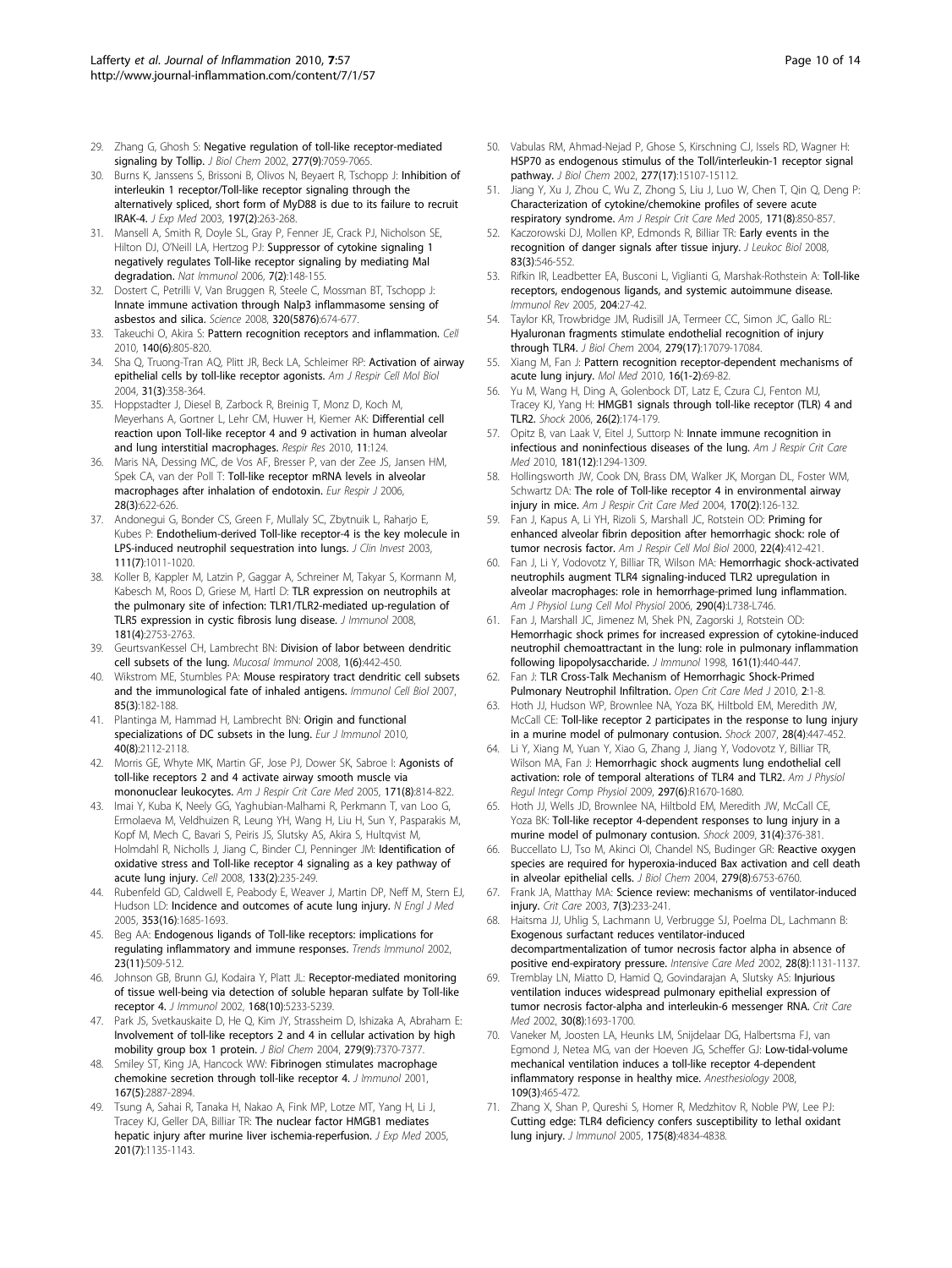- <span id="page-10-0"></span>72. Jiang D, Liang J, Fan J, Yu S, Chen S, Luo Y, Prestwich GD, Mascarenhas MM, Garg HG, Quinn DA, Homer RJ, Goldstein DR, Bucala R, Lee PJ, Medzhitov R, Noble PW: [Regulation of lung injury and repair by](http://www.ncbi.nlm.nih.gov/pubmed/16244651?dopt=Abstract) [Toll-like receptors and hyaluronan.](http://www.ncbi.nlm.nih.gov/pubmed/16244651?dopt=Abstract) Nat Med 2005, 11(11):1173-1179.
- 73. Frerking I, Gunther A, Seeger W, Pison U: [Pulmonary surfactant: functions,](http://www.ncbi.nlm.nih.gov/pubmed/11810113?dopt=Abstract) [abnormalities and therapeutic options.](http://www.ncbi.nlm.nih.gov/pubmed/11810113?dopt=Abstract) Intensive Care Med 2001, 27(11):1699-1717.
- 74. Lewis JF, Veldhuizen RA: [The future of surfactant therapy during ALI/](http://www.ncbi.nlm.nih.gov/pubmed/16909371?dopt=Abstract) [ARDS.](http://www.ncbi.nlm.nih.gov/pubmed/16909371?dopt=Abstract) Semin Respir Crit Care Med 2006, 27(4):377-388.
- 75. Murray LA, Knight DA, McAlonan L, Argentieri R, Joshi A, Shaheen F, Cunningham M, Alexopolou L, Flavell RA, Sarisky RT, Hogaboam CM: [Deleterious role of TLR3 during hyperoxia-induced acute lung injury.](http://www.ncbi.nlm.nih.gov/pubmed/18849495?dopt=Abstract) Am J Respir Crit Care Med 2008, 178(12):1227-1237.
- 76. Burger RM, Peisach J, Horwitz SB: [Activated bleomycin. A transient](http://www.ncbi.nlm.nih.gov/pubmed/6170635?dopt=Abstract) [complex of drug, iron, and oxygen that degrades DNA.](http://www.ncbi.nlm.nih.gov/pubmed/6170635?dopt=Abstract) J Biol Chem 1981, 256(22):11636-11644.
- 77. Adamson IY, Bowden DH: [The pathogenesis of bloemycin-induced](http://www.ncbi.nlm.nih.gov/pubmed/4141224?dopt=Abstract) [pulmonary fibrosis in mice.](http://www.ncbi.nlm.nih.gov/pubmed/4141224?dopt=Abstract) Am J Pathol 1974, 77(2):185-197.
- 78. McKee CM, Penno MB, Cowman M, Burdick MD, Strieter RM, Bao C, Noble PW: [Hyaluronan \(HA\) fragments induce chemokine gene](http://www.ncbi.nlm.nih.gov/pubmed/8941660?dopt=Abstract) [expression in alveolar macrophages. The role of HA size and CD44.](http://www.ncbi.nlm.nih.gov/pubmed/8941660?dopt=Abstract) J Clin Invest 1996, 98(10):2403-2413.
- 79. Noble PW, McKee CM, Cowman M, Shin HS: [Hyaluronan fragments](http://www.ncbi.nlm.nih.gov/pubmed/8642348?dopt=Abstract) [activate an NF-kappa B/I-kappa B alpha autoregulatory loop in murine](http://www.ncbi.nlm.nih.gov/pubmed/8642348?dopt=Abstract) [macrophages.](http://www.ncbi.nlm.nih.gov/pubmed/8642348?dopt=Abstract) J Exp Med 1996, 183(5):2373-2378.
- 80. Jiang D, Liang J, Li Y, Noble PW: [The role of Toll-like receptors in non](http://www.ncbi.nlm.nih.gov/pubmed/16894359?dopt=Abstract)[infectious lung injury.](http://www.ncbi.nlm.nih.gov/pubmed/16894359?dopt=Abstract) Cell Res 2006, 16(8):693-701.
- 81. Matthay MA, Zemans RL: [The Acute Respiratory Distress Syndrome:](http://www.ncbi.nlm.nih.gov/pubmed/20936936?dopt=Abstract) [Pathogenesis and Treatment.](http://www.ncbi.nlm.nih.gov/pubmed/20936936?dopt=Abstract) Annu Rev Pathol 2010.
- 82. Looney MR: [Newly recognized causes of acute lung injury: transfusion of](http://www.ncbi.nlm.nih.gov/pubmed/17085248?dopt=Abstract) [blood products, severe acute respiratory syndrome, and avian influenza.](http://www.ncbi.nlm.nih.gov/pubmed/17085248?dopt=Abstract) Clin Chest Med 2006, 27(4):591-600, abstract viii.
- 83. Fowler RA, Lapinsky SE, Hallett D, Detsky AS, Sibbald WJ, Slutsky AS, Stewart TE: [Critically ill patients with severe acute respiratory syndrome.](http://www.ncbi.nlm.nih.gov/pubmed/12865378?dopt=Abstract) JAMA 2003, 290(3):367-373.
- 84. Lew TW, Kwek TK, Tai D, Earnest A, Loo S, Singh K, Kwan KM, Chan Y, Yim CF, Bek SL, Kor AC, Yap WS, Chelliah YR, Lai YC, Goh SK: [Acute](http://www.ncbi.nlm.nih.gov/pubmed/12865379?dopt=Abstract) [respiratory distress syndrome in critically ill patients with severe acute](http://www.ncbi.nlm.nih.gov/pubmed/12865379?dopt=Abstract) [respiratory syndrome.](http://www.ncbi.nlm.nih.gov/pubmed/12865379?dopt=Abstract) JAMA 2003, 290(3):374-380.
- 85. Franks TJ, Chong PY, Chui P, Galvin JR, Lourens RM, Reid AH, Selbs E, McEvoy CP, Hayden CD, Fukuoka J, Taubenberger JK, Travis WD: [Lung](http://www.ncbi.nlm.nih.gov/pubmed/14506633?dopt=Abstract) [pathology of severe acute respiratory syndrome \(SARS\): a study of 8](http://www.ncbi.nlm.nih.gov/pubmed/14506633?dopt=Abstract) [autopsy cases from Singapore.](http://www.ncbi.nlm.nih.gov/pubmed/14506633?dopt=Abstract) Hum Pathol 2003, 34(8):743-748.
- 86. Roberts A, Lamirande EW, Vogel L, Jackson JP, Paddock CD, Guarner J, Zaki SR, Sheahan T, Baric R, Subbarao K: [Animal models and vaccines for](http://www.ncbi.nlm.nih.gov/pubmed/17499378?dopt=Abstract) [SARS-CoV infection.](http://www.ncbi.nlm.nih.gov/pubmed/17499378?dopt=Abstract) Virus Res 2008, 133(1):20-32.
- 87. Khanolkar A, Hartwig SM, Haag BA, Meyerholz DK, Harty JT, Varga SM: [Toll](http://www.ncbi.nlm.nih.gov/pubmed/19553337?dopt=Abstract)[like receptor 4 deficiency increases disease and mortality after mouse](http://www.ncbi.nlm.nih.gov/pubmed/19553337?dopt=Abstract) [hepatitis virus type 1 infection of susceptible C3H mice.](http://www.ncbi.nlm.nih.gov/pubmed/19553337?dopt=Abstract) J Virol 2009, 83(17):8946-8956.
- 88. Sheahan T, Morrison TE, Funkhouser W, Uematsu S, Akira S, Baric RS, Heise MT: [MyD88 is required for protection from lethal infection with a](http://www.ncbi.nlm.nih.gov/pubmed/19079579?dopt=Abstract) [mouse-adapted SARS-CoV.](http://www.ncbi.nlm.nih.gov/pubmed/19079579?dopt=Abstract) PLoS Pathog 2008, 4(12):e1000240.
- 89. Cervantes-Barragan L, Zust R, Weber F, Spiegel M, Lang KS, Akira S, Thiel V, Ludewig B: [Control of coronavirus infection through plasmacytoid](http://www.ncbi.nlm.nih.gov/pubmed/16985170?dopt=Abstract) [dendritic-cell-derived type I interferon.](http://www.ncbi.nlm.nih.gov/pubmed/16985170?dopt=Abstract) Blood 2007, 109(3):1131-1137.
- 90. Shinya K, Ebina M, Yamada S, Ono M, Kasai N, Kawaoka Y: [Avian flu:](http://www.ncbi.nlm.nih.gov/pubmed/16554799?dopt=Abstract) [influenza virus receptors in the human airway.](http://www.ncbi.nlm.nih.gov/pubmed/16554799?dopt=Abstract) Nature 2006, 440(7083):435-436.
- 91. van Riel D, Munster VJ, de Wit E, Rimmelzwaan GF, Fouchier RA, Osterhaus AD, Kuiken T: [H5N1 Virus Attachment to Lower Respiratory](http://www.ncbi.nlm.nih.gov/pubmed/16556800?dopt=Abstract) [Tract.](http://www.ncbi.nlm.nih.gov/pubmed/16556800?dopt=Abstract) Science 2006, 312(5772):399.
- 92. Qiao J, Zhang M, Bi J, Wang X, Deng G, He G, Luan Z, Lv N, Xu T, Zhao L: [Pulmonary fibrosis induced by H5N1 viral infection in mice.](http://www.ncbi.nlm.nih.gov/pubmed/19909524?dopt=Abstract) Respir Res 2009, 10(1):107.
- 93. Xu T, Qiao J, Zhao L, Wang G, He G, Li K, Tian Y, Gao M, Wang J, Wang H, Dong C: [Acute respiratory distress syndrome induced by avian influenza](http://www.ncbi.nlm.nih.gov/pubmed/16917113?dopt=Abstract) [A \(H5N1\) virus in mice.](http://www.ncbi.nlm.nih.gov/pubmed/16917113?dopt=Abstract) Am J Respir Crit Care Med 2006, 174(9):1011-1017.
- 94. Lund JM, Alexopoulou L, Sato A, Karow M, Adams NC, Gale NW, Iwasaki A, Flavell RA: [Recognition of single-stranded RNA viruses by Toll-like](http://www.ncbi.nlm.nih.gov/pubmed/15034168?dopt=Abstract) [receptor 7.](http://www.ncbi.nlm.nih.gov/pubmed/15034168?dopt=Abstract) Proc Natl Acad Sci USA 2004, 101(15):5598-5603.
- 95. Koyama S, Ishii KJ, Kumar H, Tanimoto T, Coban C, Uematsu S, Kawai T, Akira S: [Differential role of TLR- and RLR-signaling in the immune](http://www.ncbi.nlm.nih.gov/pubmed/17878370?dopt=Abstract) [responses to influenza A virus infection and vaccination.](http://www.ncbi.nlm.nih.gov/pubmed/17878370?dopt=Abstract) J Immunol 2007, 179(7):4711-4720.
- 96. Heer AK, Shamshiev A, Donda A, Uematsu S, Akira S, Kopf M, Marsland BJ: [TLR signaling fine-tunes anti-influenza B cell responses without](http://www.ncbi.nlm.nih.gov/pubmed/17277123?dopt=Abstract) [regulating effector T cell responses.](http://www.ncbi.nlm.nih.gov/pubmed/17277123?dopt=Abstract) J Immunol 2007, 178(4):2182-2191.
- 97. Pichlmair A, Schulz O, Tan CP, Naslund TI, Liljestrom P, Weber F, Reis e Sousa C: [RIG-I-mediated antiviral responses to single-stranded RNA](http://www.ncbi.nlm.nih.gov/pubmed/17038589?dopt=Abstract) bearing 5'[-phosphates.](http://www.ncbi.nlm.nih.gov/pubmed/17038589?dopt=Abstract) Science 2006, 314(5801):997-1001.
- 98. Weber F, Wagner V, Rasmussen SB, Hartmann R, Paludan SR: [Double](http://www.ncbi.nlm.nih.gov/pubmed/16641297?dopt=Abstract)[stranded RNA is produced by positive-strand RNA viruses and DNA](http://www.ncbi.nlm.nih.gov/pubmed/16641297?dopt=Abstract) [viruses but not in detectable amounts by negative-strand RNA viruses.](http://www.ncbi.nlm.nih.gov/pubmed/16641297?dopt=Abstract) J Virol 2006, 80(10):5059-5064.
- 99. Jacobs BL, Langland JO: [When two strands are better than one: the](http://www.ncbi.nlm.nih.gov/pubmed/8638399?dopt=Abstract) [mediators and modulators of the cellular responses to double-stranded](http://www.ncbi.nlm.nih.gov/pubmed/8638399?dopt=Abstract) [RNA.](http://www.ncbi.nlm.nih.gov/pubmed/8638399?dopt=Abstract) Virology 1996, 219(2):339-349.
- 100. Marcus PI, Sekellick MJ: [Defective interfering particles with covalently](http://www.ncbi.nlm.nih.gov/pubmed/194158?dopt=Abstract) [linked \[+/-\]RNA induce interferon.](http://www.ncbi.nlm.nih.gov/pubmed/194158?dopt=Abstract) Nature 1977, 266(5605):815-819.
- 101. Guillot L, Le Goffic R, Bloch S, Escriou N, Akira S, Chignard M, Si-Tahar M: [Involvement of toll-like receptor 3 in the immune response of lung](http://www.ncbi.nlm.nih.gov/pubmed/15579900?dopt=Abstract) [epithelial cells to double-stranded RNA and influenza A virus.](http://www.ncbi.nlm.nih.gov/pubmed/15579900?dopt=Abstract) J Biol Chem 2005, 280(7):5571-5580.
- 102. Le Goffic R, Balloy V, Lagranderie M, Alexopoulou L, Escriou N, Flavell R, Chignard M, Si-Tahar M: [Detrimental contribution of the Toll-like receptor](http://www.ncbi.nlm.nih.gov/pubmed/16789835?dopt=Abstract) [\(TLR\)3 to influenza A virus-induced acute pneumonia.](http://www.ncbi.nlm.nih.gov/pubmed/16789835?dopt=Abstract) PLoS Pathog 2006, 2(6):e53.
- 103. Le Goffic R, Pothlichet J, Vitour D, Fujita T, Meurs E, Chignard M, Si-Tahar M: [Cutting Edge: Influenza A virus activates TLR3-dependent inflammatory](http://www.ncbi.nlm.nih.gov/pubmed/17339430?dopt=Abstract) [and RIG-I-dependent antiviral responses in human lung epithelial cells.](http://www.ncbi.nlm.nih.gov/pubmed/17339430?dopt=Abstract) J Immunol 2007, 178(6):3368-3372.
- 104. Allen IC, Scull MA, Moore CB, Holl EK, McElvania-TeKippe E, Taxman DJ, Guthrie EH, Pickles RJ, Ting JP: [The NLRP3 inflammasome mediates in](http://www.ncbi.nlm.nih.gov/pubmed/19362020?dopt=Abstract) [vivo innate immunity to influenza A virus through recognition of viral](http://www.ncbi.nlm.nih.gov/pubmed/19362020?dopt=Abstract) [RNA.](http://www.ncbi.nlm.nih.gov/pubmed/19362020?dopt=Abstract) Immunity 2009, 30(4):556-565.
- 105. Ichinohe T, Lee HK, Ogura Y, Flavell R, Iwasaki A: [Inflammasome](http://www.ncbi.nlm.nih.gov/pubmed/19139171?dopt=Abstract) [recognition of influenza virus is essential for adaptive immune](http://www.ncbi.nlm.nih.gov/pubmed/19139171?dopt=Abstract) [responses.](http://www.ncbi.nlm.nih.gov/pubmed/19139171?dopt=Abstract) J Exp Med 2009, 206(1):79-87.
- 106. Rehwinkel J, Tan CP, Goubau D, Schulz O, Pichlmair A, Bier K, Robb N, Vreede F, Barclay W, Fodor E, Reis e Sousa C: [RIG-I detects viral genomic](http://www.ncbi.nlm.nih.gov/pubmed/20144762?dopt=Abstract) [RNA during negative-strand RNA virus infection.](http://www.ncbi.nlm.nih.gov/pubmed/20144762?dopt=Abstract) Cell 2010, 140(3):397-408.
- 107. Sabbah A, Chang TH, Harnack R, Frohlich V, Tominaga K, Dube PH, Xiang Y, Bose S: [Activation of innate immune antiviral responses by Nod2.](http://www.ncbi.nlm.nih.gov/pubmed/19701189?dopt=Abstract) Nat Immunol 2009, 10(10):1073-1080.
- 108. Thomas PG, Dash P, Aldridge JR Jr, Ellebedy AH, Reynolds C, Funk AJ, Martin WJ, Lamkanfi M, Webby RJ, Boyd KL, Doherty PC, Kanneganti TD: [The intracellular sensor NLRP3 mediates key innate and healing](http://www.ncbi.nlm.nih.gov/pubmed/19362023?dopt=Abstract) [responses to influenza A virus via the regulation of caspase-1.](http://www.ncbi.nlm.nih.gov/pubmed/19362023?dopt=Abstract) Immunity 2009, 30(4):566-575.
- 109. Davis PB, Drumm M, Konstan MW: [Cystic fibrosis.](http://www.ncbi.nlm.nih.gov/pubmed/8912731?dopt=Abstract) Am J Respir Crit Care Med 1996, 154(5):1229-1256.
- 110. Faure K, Sawa T, Ajayi T, Fujimoto J, Moriyama K, Shime N, Wiener-Kronish JP: [TLR4 signaling is essential for survival in acute lung injury](http://www.ncbi.nlm.nih.gov/pubmed/15040820?dopt=Abstract) [induced by virulent Pseudomonas aeruginosa secreting type III secretory](http://www.ncbi.nlm.nih.gov/pubmed/15040820?dopt=Abstract) [toxins.](http://www.ncbi.nlm.nih.gov/pubmed/15040820?dopt=Abstract) Respir Res 2004, 5:1.
- 111. Gibson RL, Burns JL, Ramsey BW: [Pathophysiology and management of](http://www.ncbi.nlm.nih.gov/pubmed/14555458?dopt=Abstract) [pulmonary infections in cystic fibrosis.](http://www.ncbi.nlm.nih.gov/pubmed/14555458?dopt=Abstract) Am J Respir Crit Care Med 2003, 168(8):918-951.
- 112. Greene CM, Carroll TP, Smith SG, Taggart CC, Devaney J, Griffin S, O'Neill SJ, McElvaney NG: [TLR-induced inflammation in cystic fibrosis and non](http://www.ncbi.nlm.nih.gov/pubmed/15661927?dopt=Abstract)[cystic fibrosis airway epithelial cells.](http://www.ncbi.nlm.nih.gov/pubmed/15661927?dopt=Abstract) J Immunol 2005, 174(3):1638-1646.
- 113. Blohmke CJ, Victor RE, Hirschfeld AF, Elias IM, Hancock DG, Lane CR, Davidson AG, Wilcox PG, Smith KD, Overhage J, Hancock RE, Turvey SE: [Innate immunity mediated by TLR5 as a novel antiinflammatory target](http://www.ncbi.nlm.nih.gov/pubmed/18490781?dopt=Abstract) [for cystic fibrosis lung disease.](http://www.ncbi.nlm.nih.gov/pubmed/18490781?dopt=Abstract) J Immunol 2008, 180(11):7764-7773.
- 114. Morris AE, Liggitt HD, Hawn TR, Skerrett SJ: [Role of Toll-like receptor 5 in](http://www.ncbi.nlm.nih.gov/pubmed/19801452?dopt=Abstract) [the innate immune response to acute P. aeruginosa pneumonia.](http://www.ncbi.nlm.nih.gov/pubmed/19801452?dopt=Abstract) Am J Physiol Lung Cell Mol Physiol 2009, 297(6):L1112-1119.
- 115. Epelman S, Stack D, Bell C, Wong E, Neely GG, Krutzik S, Miyake K, Kubes P, Zbytnuik LD, Ma LL, Xie X, Woods DE, Mody CH: [Different domains of](http://www.ncbi.nlm.nih.gov/pubmed/15265938?dopt=Abstract)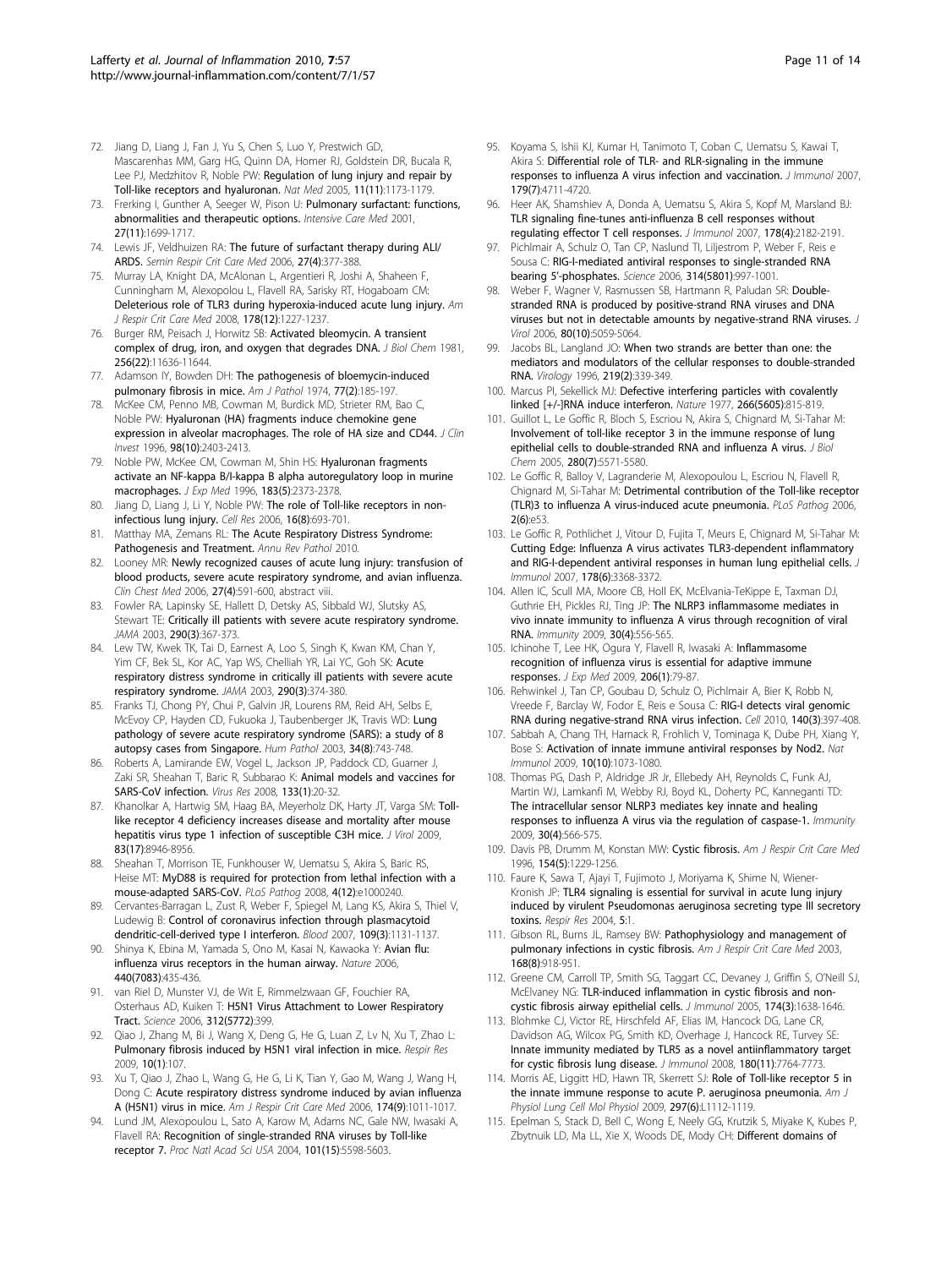<span id="page-11-0"></span>[Pseudomonas aeruginosa exoenzyme S activate distinct TLRs.](http://www.ncbi.nlm.nih.gov/pubmed/15265938?dopt=Abstract) J Immunol 2004, 173(3):2031-2040.

- 116. Hajjar AM, Ernst RK, Tsai JH, Wilson CB, Miller SI: [Human Toll-like receptor](http://www.ncbi.nlm.nih.gov/pubmed/11912497?dopt=Abstract) [4 recognizes host-specific LPS modifications.](http://www.ncbi.nlm.nih.gov/pubmed/11912497?dopt=Abstract) Nat Immunol 2002, 3(4):354-359.
- 117. Zhang Z, Louboutin JP, Weiner DJ, Goldberg JB, Wilson JM: [Human airway](http://www.ncbi.nlm.nih.gov/pubmed/16239509?dopt=Abstract) [epithelial cells sense Pseudomonas aeruginosa infection via recognition](http://www.ncbi.nlm.nih.gov/pubmed/16239509?dopt=Abstract) [of flagellin by Toll-like receptor 5.](http://www.ncbi.nlm.nih.gov/pubmed/16239509?dopt=Abstract) Infect Immun 2005, 73(11):7151-7160.
- 118. Balloy V, Verma A, Kuravi S, Si-Tahar M, Chignard M, Ramphal R: [The role of](http://www.ncbi.nlm.nih.gov/pubmed/17570117?dopt=Abstract) [flagellin versus motility in acute lung disease caused by Pseudomonas](http://www.ncbi.nlm.nih.gov/pubmed/17570117?dopt=Abstract) [aeruginosa.](http://www.ncbi.nlm.nih.gov/pubmed/17570117?dopt=Abstract) J Infect Dis 2007, 196(2):289-296.
- 119. Power MR, Marshall JS, Yamamoto M, Akira S, Lin TJ: [The myeloid](http://www.ncbi.nlm.nih.gov/pubmed/17034585?dopt=Abstract) [differentiation factor 88 is dispensable for the development of a](http://www.ncbi.nlm.nih.gov/pubmed/17034585?dopt=Abstract) [delayed host response to Pseudomonas aeruginosa lung infection in](http://www.ncbi.nlm.nih.gov/pubmed/17034585?dopt=Abstract) [mice.](http://www.ncbi.nlm.nih.gov/pubmed/17034585?dopt=Abstract) Clin Exp Immunol 2006, 146(2):323-329.
- 120. Power MR, Peng Y, Maydanski E, Marshall JS, Lin TJ: [The development of](http://www.ncbi.nlm.nih.gov/pubmed/15375173?dopt=Abstract) [early host response to Pseudomonas aeruginosa lung infection is](http://www.ncbi.nlm.nih.gov/pubmed/15375173?dopt=Abstract) [critically dependent on myeloid differentiation factor 88 in mice.](http://www.ncbi.nlm.nih.gov/pubmed/15375173?dopt=Abstract) J Biol Chem 2004, 279(47):49315-49322.
- 121. Ramphal R, Balloy V, Huerre M, Si-Tahar M, Chignard M: [TLRs 2 and 4 are](http://www.ncbi.nlm.nih.gov/pubmed/16148139?dopt=Abstract) [not involved in hypersusceptibility to acute Pseudomonas aeruginosa](http://www.ncbi.nlm.nih.gov/pubmed/16148139?dopt=Abstract) [lung infections.](http://www.ncbi.nlm.nih.gov/pubmed/16148139?dopt=Abstract) J Immunol 2005, 175(6):3927-3934.
- 122. Skerrett SJ, Liggitt HD, Hajjar AM, Wilson CB: [Cutting edge: myeloid](http://www.ncbi.nlm.nih.gov/pubmed/15004134?dopt=Abstract) [differentiation factor 88 is essential for pulmonary host defense against](http://www.ncbi.nlm.nih.gov/pubmed/15004134?dopt=Abstract) [Pseudomonas aeruginosa but not Staphylococcus aureus.](http://www.ncbi.nlm.nih.gov/pubmed/15004134?dopt=Abstract) J Immunol 2004, 172(6):3377-3381.
- 123. Skerrett SJ, Wilson CB, Liggitt HD, Hajjar AM: [Redundant Toll-like receptor](http://www.ncbi.nlm.nih.gov/pubmed/16936244?dopt=Abstract) [signaling in the pulmonary host response to Pseudomonas aeruginosa.](http://www.ncbi.nlm.nih.gov/pubmed/16936244?dopt=Abstract) Am J Physiol Lung Cell Mol Physiol 2007, 292(1):L312-322.
- 124. Ramphal R, Balloy V, Jyot J, Verma A, Si-Tahar M, Chignard M: [Control of](http://www.ncbi.nlm.nih.gov/pubmed/18566425?dopt=Abstract) [Pseudomonas aeruginosa in the lung requires the recognition of either](http://www.ncbi.nlm.nih.gov/pubmed/18566425?dopt=Abstract) [lipopolysaccharide or flagellin.](http://www.ncbi.nlm.nih.gov/pubmed/18566425?dopt=Abstract) J Immunol 2008, 181(1):586-592.
- 125. Raoust E, Balloy V, Garcia-Verdugo I, Touqui L, Ramphal R, Chignard M: [Pseudomonas aeruginosa LPS or flagellin are sufficient to activate TLR](http://www.ncbi.nlm.nih.gov/pubmed/19806220?dopt=Abstract)[dependent signaling in murine alveolar macrophages and airway](http://www.ncbi.nlm.nih.gov/pubmed/19806220?dopt=Abstract) [epithelial cells.](http://www.ncbi.nlm.nih.gov/pubmed/19806220?dopt=Abstract) PLoS One 2009, 4(10):e7259.
- 126. Mahenthiralingam E, Urban TA, Goldberg JB: [The multifarious,](http://www.ncbi.nlm.nih.gov/pubmed/15643431?dopt=Abstract) [multireplicon Burkholderia cepacia complex.](http://www.ncbi.nlm.nih.gov/pubmed/15643431?dopt=Abstract) Nat Rev Microbiol 2005, 3(2):144-156.
- 127. Speert DP: [Advances in Burkholderia cepacia complex.](http://www.ncbi.nlm.nih.gov/pubmed/12376059?dopt=Abstract) Paediatr Respir Rev 2002, 3(3):230-235.
- 128. de C Ventura GM, Le Goffic R, Balloy V, Plotkowski MC, Chignard M, Si-Tahar M: [TLR 5, but neither TLR2 nor TLR4, is involved in lung epithelial](http://www.ncbi.nlm.nih.gov/pubmed/18680520?dopt=Abstract) [cell response to Burkholderia cenocepacia.](http://www.ncbi.nlm.nih.gov/pubmed/18680520?dopt=Abstract) FEMS Immunol Med Microbiol 2008, 54(1):37-44.
- 129. Urban TA, Griffith A, Torok AM, Smolkin ME, Burns JL, Goldberg JB: [Contribution of Burkholderia cenocepacia flagella to infectivity and](http://www.ncbi.nlm.nih.gov/pubmed/15322006?dopt=Abstract) [inflammation.](http://www.ncbi.nlm.nih.gov/pubmed/15322006?dopt=Abstract) Infect Immun 2004, 72(9):5126-5134.
- 130. Ventura GM, Balloy V, Ramphal R, Khun H, Huerre M, Ryffel B, Plotkowski MC, Chignard M, Si-Tahar M: [Lack of MyD88 protects the](http://www.ncbi.nlm.nih.gov/pubmed/19535624?dopt=Abstract) [immunodeficient host against fatal lung inflammation triggered by the](http://www.ncbi.nlm.nih.gov/pubmed/19535624?dopt=Abstract) [opportunistic bacteria Burkholderia cenocepacia.](http://www.ncbi.nlm.nih.gov/pubmed/19535624?dopt=Abstract) J Immunol 2009, 183(1):670-676.
- 131. Lopez AD, Shibuya K, Rao C, Mathers CD, Hansell AL, Held LS, Schmid V, Buist S: [Chronic obstructive pulmonary disease: current burden and](http://www.ncbi.nlm.nih.gov/pubmed/16452599?dopt=Abstract) [future projections.](http://www.ncbi.nlm.nih.gov/pubmed/16452599?dopt=Abstract) Eur Respir J 2006, 27(2):397-412.
- 132. Sethi S, Mallia P, Johnston SL: [New paradigms in the pathogenesis of](http://www.ncbi.nlm.nih.gov/pubmed/19741263?dopt=Abstract) [chronic obstructive pulmonary disease II.](http://www.ncbi.nlm.nih.gov/pubmed/19741263?dopt=Abstract) Proc Am Thorac Soc 2009, 6(6):532-534.
- 133. Sethi S, Murphy TF: [Infection in the pathogenesis and course of chronic](http://www.ncbi.nlm.nih.gov/pubmed/19038881?dopt=Abstract) [obstructive pulmonary disease.](http://www.ncbi.nlm.nih.gov/pubmed/19038881?dopt=Abstract) N Engl J Med 2008, 359(22):2355-2365.
- 134. Schleimer RP: [Innate immune responses and chronic obstructive](http://www.ncbi.nlm.nih.gov/pubmed/16267360?dopt=Abstract) [pulmonary disease:](http://www.ncbi.nlm.nih.gov/pubmed/16267360?dopt=Abstract) "Terminator" or "Terminator 2"? Proc Am Thorac Soc 2005, 2(4):342-346, discussion 371-342.
- 135. Zhang X, Shan P, Jiang G, Cohn L, Lee PJ: [Toll-like receptor 4 deficiency](http://www.ncbi.nlm.nih.gov/pubmed/17053835?dopt=Abstract) [causes pulmonary emphysema.](http://www.ncbi.nlm.nih.gov/pubmed/17053835?dopt=Abstract) J Clin Invest 2006, 116(11):3050-3059.
- 136. Cosio MG, Saetta M, Agusti A: [Immunologic aspects of chronic](http://www.ncbi.nlm.nih.gov/pubmed/19494220?dopt=Abstract) [obstructive pulmonary disease.](http://www.ncbi.nlm.nih.gov/pubmed/19494220?dopt=Abstract) N Engl J Med 2009, 360(23):2445-2454.
- 137. Sopori M: [Effects of cigarette smoke on the immune system.](http://www.ncbi.nlm.nih.gov/pubmed/12033743?dopt=Abstract) Nat Rev Immunol 2002, 2(5):372-377.
- 138. Doz E, Noulin N, Boichot E, Guenon I, Fick L, Le Bert M, Lagente V, Ryffel B, Schnyder B, Quesniaux VF, Couillin I: [Cigarette smoke-induced pulmonary](http://www.ncbi.nlm.nih.gov/pubmed/18178857?dopt=Abstract) [inflammation is TLR4/MyD88 and IL-1R1/MyD88 signaling dependent.](http://www.ncbi.nlm.nih.gov/pubmed/18178857?dopt=Abstract) J Immunol 2008, 180(2):1169-1178.
- 139. Maes T, Bracke KR, Vermaelen KY, Demedts IK, Joos GF, Pauwels RA, Brusselle GG: [Murine TLR4 is implicated in cigarette smoke-induced](http://www.ncbi.nlm.nih.gov/pubmed/16940747?dopt=Abstract) [pulmonary inflammation.](http://www.ncbi.nlm.nih.gov/pubmed/16940747?dopt=Abstract) Int Arch Allergy Immunol 2006, 141(4):354-368.
- 140. Guerassimov A, Hoshino Y, Takubo Y, Turcotte A, Yamamoto M, Ghezzo H, Triantafillopoulos A, Whittaker K, Hoidal JR, Cosio MG: [The development of](http://www.ncbi.nlm.nih.gov/pubmed/15282203?dopt=Abstract) [emphysema in cigarette smoke-exposed mice is strain dependent.](http://www.ncbi.nlm.nih.gov/pubmed/15282203?dopt=Abstract) Am J Respir Crit Care Med 2004, 170(9):974-980.
- 141. Droemann D, Goldmann T, Tiedje T, Zabel P, Dalhoff K, Schaaf B: [Toll-like](http://www.ncbi.nlm.nih.gov/pubmed/16004610?dopt=Abstract) [receptor 2 expression is decreased on alveolar macrophages in cigarette](http://www.ncbi.nlm.nih.gov/pubmed/16004610?dopt=Abstract) [smokers and COPD patients.](http://www.ncbi.nlm.nih.gov/pubmed/16004610?dopt=Abstract) Respir Res 2005, 6:68.
- 142. Chen H, Cowan MJ, Hasday JD, Vogel SN, Medvedev AE: [Tobacco smoking](http://www.ncbi.nlm.nih.gov/pubmed/17947684?dopt=Abstract) [inhibits expression of proinflammatory cytokines and activation of IL-1R](http://www.ncbi.nlm.nih.gov/pubmed/17947684?dopt=Abstract)[associated kinase, p38, and NF-kappaB in alveolar macrophages](http://www.ncbi.nlm.nih.gov/pubmed/17947684?dopt=Abstract) [stimulated with TLR2 and TLR4 agonists.](http://www.ncbi.nlm.nih.gov/pubmed/17947684?dopt=Abstract) J Immunol 2007, 179(9):6097-6106.
- 143. MacRedmond RE, Greene CM, Dorscheid DR, McElvaney NG, O'Neill SJ: [Epithelial expression of TLR4 is modulated in COPD and by steroids,](http://www.ncbi.nlm.nih.gov/pubmed/18034897?dopt=Abstract) [salmeterol and cigarette smoke.](http://www.ncbi.nlm.nih.gov/pubmed/18034897?dopt=Abstract) Respir Res 2007, 8:84.
- 144. Kang MJ, Lee CG, Lee JY, Dela Cruz CS, Chen ZJ, Enelow R, Elias JA: [Cigarette smoke selectively enhances viral PAMP- and virus-induced](http://www.ncbi.nlm.nih.gov/pubmed/18654661?dopt=Abstract) [pulmonary innate immune and remodeling responses in mice.](http://www.ncbi.nlm.nih.gov/pubmed/18654661?dopt=Abstract) *J Clin* Invest 2008, 118(8):2771-2784.
- 145. Robbins CS, Bauer CM, Vujicic N, Gaschler GJ, Lichty BD, Brown EG, Stampfli MR: [Cigarette smoke impacts immune inflammatory responses](http://www.ncbi.nlm.nih.gov/pubmed/17023734?dopt=Abstract) [to influenza in mice.](http://www.ncbi.nlm.nih.gov/pubmed/17023734?dopt=Abstract) Am J Respir Crit Care Med 2006, 174(12):1342-1351.
- 146. Taylor AE, Finney-Hayward TK, Quint JK, Thomas CM, Tudhope SJ, Wedzicha JA, Barnes PJ, Donnelly LE: [Defective macrophage phagocytosis](http://www.ncbi.nlm.nih.gov/pubmed/19897561?dopt=Abstract) [of bacteria in COPD.](http://www.ncbi.nlm.nih.gov/pubmed/19897561?dopt=Abstract) Eur Respir J 2010, 35(5):1039-1047.
- 147. Berenson CS, Wrona CT, Grove LJ, Maloney J, Garlipp MA, Wallace PK, Stewart CC, Sethi S: [Impaired alveolar macrophage response to](http://www.ncbi.nlm.nih.gov/pubmed/16574934?dopt=Abstract) [Haemophilus antigens in chronic obstructive lung disease.](http://www.ncbi.nlm.nih.gov/pubmed/16574934?dopt=Abstract) Am J Respir Crit Care Med 2006, 174(1):31-40.
- 148. Bogaert D, van der Valk P, Ramdin R, Sluijter M, Monninkhof E, Hendrix R, de Groot R, Hermans PW: [Host-pathogen interaction during](http://www.ncbi.nlm.nih.gov/pubmed/14742525?dopt=Abstract) [pneumococcal infection in patients with chronic obstructive pulmonary](http://www.ncbi.nlm.nih.gov/pubmed/14742525?dopt=Abstract) [disease.](http://www.ncbi.nlm.nih.gov/pubmed/14742525?dopt=Abstract) Infect Immun 2004, 72(2):818-823.
- 149. Groenewegen KH, Wouters EF: [Bacterial infections in patients requiring](http://www.ncbi.nlm.nih.gov/pubmed/12854626?dopt=Abstract) [admission for an acute exacerbation of COPD; a 1-year prospective](http://www.ncbi.nlm.nih.gov/pubmed/12854626?dopt=Abstract) [study.](http://www.ncbi.nlm.nih.gov/pubmed/12854626?dopt=Abstract) Respir Med 2003, 97(7):770-777.
- 150. Ko FW, Ip M, Chan PK, Chan MC, To KW, Ng SS, Chau SS, Tang JW, Hui DS: [Viral etiology of acute exacerbations of COPD in Hong Kong.](http://www.ncbi.nlm.nih.gov/pubmed/17573516?dopt=Abstract) Chest 2007, 132(3):900-908.
- 151. Nseir S, Cavestri B, Di Pompeo C, Diarra M, Brisson H, Lemyze M, Roussel-Delvallez M, Durocher A: [Factors predicting bacterial involvement in](http://www.ncbi.nlm.nih.gov/pubmed/18547944?dopt=Abstract) [severe acute exacerbations of chronic obstructive pulmonary disease.](http://www.ncbi.nlm.nih.gov/pubmed/18547944?dopt=Abstract) Respiration 2008, 76(3):253-260.
- 152. Sethi S, Evans N, Grant BJ, Murphy TF: [New strains of bacteria and](http://www.ncbi.nlm.nih.gov/pubmed/12181400?dopt=Abstract) [exacerbations of chronic obstructive pulmonary disease.](http://www.ncbi.nlm.nih.gov/pubmed/12181400?dopt=Abstract) N Engl J Med 2002, 347(7):465-471.
- 153. Berry AM, Alexander JE, Mitchell TJ, Andrew PW, Hansman D, Paton JC: [Effect of defined point mutations in the pneumolysin gene on the](http://www.ncbi.nlm.nih.gov/pubmed/7729909?dopt=Abstract) [virulence of Streptococcus pneumoniae.](http://www.ncbi.nlm.nih.gov/pubmed/7729909?dopt=Abstract) Infect Immun 1995, 63(5):1969-1974.
- 154. Berry AM, Lock RA, Hansman D, Paton JC: [Contribution of autolysin to](http://www.ncbi.nlm.nih.gov/pubmed/2568343?dopt=Abstract) [virulence of Streptococcus pneumoniae.](http://www.ncbi.nlm.nih.gov/pubmed/2568343?dopt=Abstract) Infect Immun 1989, 57(8):2324-2330.
- 155. Braun JS, Novak R, Gao G, Murray PJ, Shenep JL: [Pneumolysin, a protein](http://www.ncbi.nlm.nih.gov/pubmed/10417133?dopt=Abstract) [toxin of Streptococcus pneumoniae, induces nitric oxide production](http://www.ncbi.nlm.nih.gov/pubmed/10417133?dopt=Abstract) [from macrophages.](http://www.ncbi.nlm.nih.gov/pubmed/10417133?dopt=Abstract) Infect Immun 1999, 67(8):3750-3756.
- 156. Cockeran R, Durandt C, Feldman C, Mitchell TJ, Anderson R: [Pneumolysin](http://www.ncbi.nlm.nih.gov/pubmed/12195386?dopt=Abstract) [activates the synthesis and release of interleukin-8 by human](http://www.ncbi.nlm.nih.gov/pubmed/12195386?dopt=Abstract) [neutrophils in vitro.](http://www.ncbi.nlm.nih.gov/pubmed/12195386?dopt=Abstract) J Infect Dis 2002, 186(4):562-565.
- 157. Houldsworth S, Andrew PW, Mitchell TJ: [Pneumolysin stimulates](http://www.ncbi.nlm.nih.gov/pubmed/8132361?dopt=Abstract) [production of tumor necrosis factor alpha and interleukin-1 beta by](http://www.ncbi.nlm.nih.gov/pubmed/8132361?dopt=Abstract) [human mononuclear phagocytes.](http://www.ncbi.nlm.nih.gov/pubmed/8132361?dopt=Abstract) Infect Immun 1994, 62(4):1501-1503
- 158. Malley R, Henneke P, Morse SC, Cieslewicz MJ, Lipsitch M, Thompson CM, Kurt-Jones E, Paton JC, Wessels MR, Golenbock DT: [Recognition of](http://www.ncbi.nlm.nih.gov/pubmed/12569171?dopt=Abstract)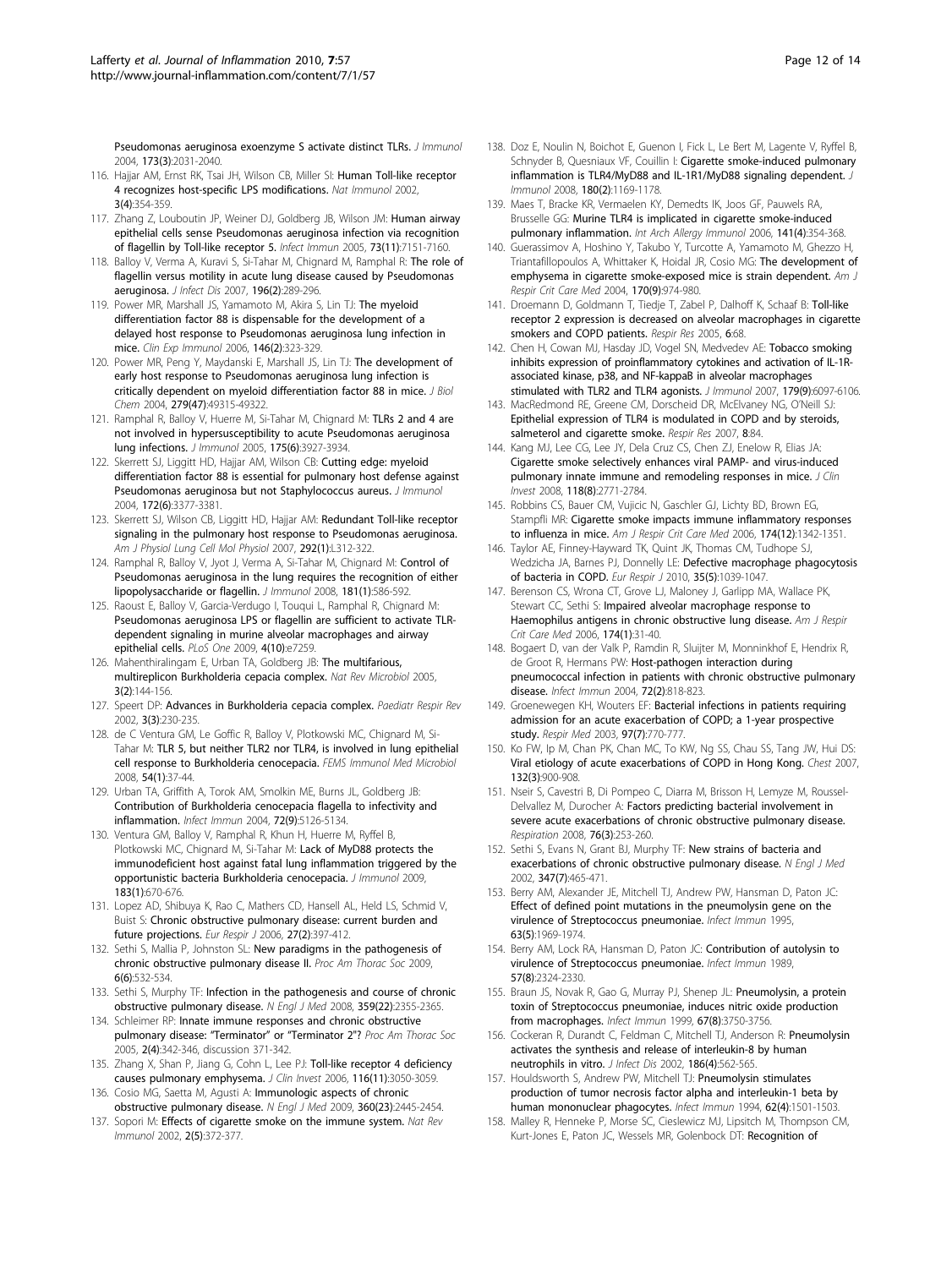<span id="page-12-0"></span>[pneumolysin by Toll-like receptor 4 confers resistance to pneumococcal](http://www.ncbi.nlm.nih.gov/pubmed/12569171?dopt=Abstract) [infection.](http://www.ncbi.nlm.nih.gov/pubmed/12569171?dopt=Abstract) Proc Natl Acad Sci USA 2003, 100(4):1966-1971.

- 159. Srivastava A, Henneke P, Visintin A, Morse SC, Martin V, Watkins C, Paton JC, Wessels MR, Golenbock DT, Malley R: [The apoptotic response to](http://www.ncbi.nlm.nih.gov/pubmed/16177320?dopt=Abstract) [pneumolysin is Toll-like receptor 4 dependent and protects against](http://www.ncbi.nlm.nih.gov/pubmed/16177320?dopt=Abstract) [pneumococcal disease.](http://www.ncbi.nlm.nih.gov/pubmed/16177320?dopt=Abstract) Infect Immun 2005, 73(10):6479-6487.
- 160. Branger J, Knapp S, Weijer S, Leemans JC, Pater JM, Speelman P, Florquin S, van der Poll T: [Role of Toll-like receptor 4 in gram-positive and gram](http://www.ncbi.nlm.nih.gov/pubmed/14742522?dopt=Abstract)[negative pneumonia in mice.](http://www.ncbi.nlm.nih.gov/pubmed/14742522?dopt=Abstract) Infect Immun 2004, 72(2):788-794.
- 161. Schwandner R, Dziarski R, Wesche H, Rothe M, Kirschning CJ: [Peptidoglycan- and lipoteichoic acid-induced cell activation is mediated](http://www.ncbi.nlm.nih.gov/pubmed/10364168?dopt=Abstract) [by toll-like receptor 2.](http://www.ncbi.nlm.nih.gov/pubmed/10364168?dopt=Abstract) J Biol Chem 1999, 274(25):17406-17409.
- 162. Yoshimura A, Lien E, Ingalls RR, Tuomanen E, Dziarski R, Golenbock D: [Cutting edge: recognition of Gram-positive bacterial cell wall](http://www.ncbi.nlm.nih.gov/pubmed/10384090?dopt=Abstract) [components by the innate immune system occurs via Toll-like receptor](http://www.ncbi.nlm.nih.gov/pubmed/10384090?dopt=Abstract) [2.](http://www.ncbi.nlm.nih.gov/pubmed/10384090?dopt=Abstract) J Immunol 1999, 163(1):1-5.
- 163. Knapp S, Wieland CW, van't Veer C, Takeuchi O, Akira S, Florquin S, van der Poll T: [Toll-like receptor 2 plays a role in the early inflammatory](http://www.ncbi.nlm.nih.gov/pubmed/14978119?dopt=Abstract) [response to murine pneumococcal pneumonia but does not contribute](http://www.ncbi.nlm.nih.gov/pubmed/14978119?dopt=Abstract) [to antibacterial defense.](http://www.ncbi.nlm.nih.gov/pubmed/14978119?dopt=Abstract) J Immunol 2004, 172(5):3132-3138.
- 164. Albiger B, Dahlberg S, Sandgren A, Wartha F, Beiter K, Katsuragi H, Akira S, Normark S, Henriques-Normark B: [Toll-like receptor 9 acts at an early](http://www.ncbi.nlm.nih.gov/pubmed/17004992?dopt=Abstract) [stage in host defence against pneumococcal infection.](http://www.ncbi.nlm.nih.gov/pubmed/17004992?dopt=Abstract) Cell Microbiol 2007, 9(3):633-644.
- 165. Albiger B, Sandgren A, Katsuragi H, Meyer-Hoffert U, Beiter K, Wartha F, Hornef M, Normark S, Normark BH: [Myeloid differentiation factor 88](http://www.ncbi.nlm.nih.gov/pubmed/16207247?dopt=Abstract) [dependent signalling controls bacterial growth during colonization and](http://www.ncbi.nlm.nih.gov/pubmed/16207247?dopt=Abstract) [systemic pneumococcal disease in mice.](http://www.ncbi.nlm.nih.gov/pubmed/16207247?dopt=Abstract) Cell Microbiol 2005, 7(11):1603-1615.
- 166. Khan AQ, Chen Q, Wu ZQ, Paton JC, Snapper CM: [Both innate immunity](http://www.ncbi.nlm.nih.gov/pubmed/15618166?dopt=Abstract) [and type 1 humoral immunity to Streptococcus pneumoniae are](http://www.ncbi.nlm.nih.gov/pubmed/15618166?dopt=Abstract) [mediated by MyD88 but differ in their relative levels of dependence on](http://www.ncbi.nlm.nih.gov/pubmed/15618166?dopt=Abstract) [toll-like receptor 2.](http://www.ncbi.nlm.nih.gov/pubmed/15618166?dopt=Abstract) Infect Immun 2005, 73(1):298-307.
- 167. Xu F, Droemann D, Rupp J, Shen H, Wu X, Goldmann T, Hippenstiel S, Zabel P, Dalhoff K: [Modulation of the inflammatory response to](http://www.ncbi.nlm.nih.gov/pubmed/18483419?dopt=Abstract) [Streptococcus pneumoniae in a model of acute lung tissue infection.](http://www.ncbi.nlm.nih.gov/pubmed/18483419?dopt=Abstract) Am J Respir Cell Mol Biol 2008, 39(5):522-529.
- 168. Sapey E, Stockley RA: [COPD exacerbations. 2: aetiology.](http://www.ncbi.nlm.nih.gov/pubmed/16517585?dopt=Abstract) Thorax 2006, 61(3):250-258.
- 169. Bandi V, Apicella MA, Mason E, Murphy TF, Siddiqi A, Atmar RL, Greenberg SB: [Nontypeable Haemophilus influenzae in the lower](http://www.ncbi.nlm.nih.gov/pubmed/11739144?dopt=Abstract) [respiratory tract of patients with chronic bronchitis.](http://www.ncbi.nlm.nih.gov/pubmed/11739144?dopt=Abstract) Am J Respir Crit Care Med 2001, 164(11):2114-2119.
- 170. Rao VK, Krasan GP, Hendrixson DR, Dawid S, St Geme JW: [Molecular](http://www.ncbi.nlm.nih.gov/pubmed/10234841?dopt=Abstract) [determinants of the pathogenesis of disease due to non-typable](http://www.ncbi.nlm.nih.gov/pubmed/10234841?dopt=Abstract) [Haemophilus influenzae.](http://www.ncbi.nlm.nih.gov/pubmed/10234841?dopt=Abstract) FEMS Microbiol Rev 1999, 23(2):99-129.
- 171. Turk DC: [The pathogenicity of Haemophilus influenzae.](http://www.ncbi.nlm.nih.gov/pubmed/6146721?dopt=Abstract) J Med Microbiol 1984, 18(1):1-16.
- 172. Wieland CW, Florquin S, Maris NA, Hoebe K, Beutler B, Takeda K, Akira S, van der Poll T: [The MyD88-dependent, but not the MyD88-independent,](http://www.ncbi.nlm.nih.gov/pubmed/16237099?dopt=Abstract) [pathway of TLR4 signaling is important in clearing nontypeable](http://www.ncbi.nlm.nih.gov/pubmed/16237099?dopt=Abstract) [haemophilus influenzae from the mouse lung.](http://www.ncbi.nlm.nih.gov/pubmed/16237099?dopt=Abstract) J Immunol 2005, 175(9):6042-6049.
- 173. Teng F, Slavik V, Duffy KE, San Mateo L, Goldschmidt R: [Toll-like receptor 3](http://www.ncbi.nlm.nih.gov/pubmed/19878930?dopt=Abstract) [is involved in airway epithelial cell response to nontypeable](http://www.ncbi.nlm.nih.gov/pubmed/19878930?dopt=Abstract) [Haemophilus influenzae.](http://www.ncbi.nlm.nih.gov/pubmed/19878930?dopt=Abstract) Cell Immunol 2010, 260(2):98-104.
- 174. Renz H, Bradley K, Gelfand EW: [Production of interleukin-4 and interferon](http://www.ncbi.nlm.nih.gov/pubmed/8534484?dopt=Abstract)[gamma by TCR-V beta-expressing T-cell subsets in allergen-sensitized](http://www.ncbi.nlm.nih.gov/pubmed/8534484?dopt=Abstract) [mice.](http://www.ncbi.nlm.nih.gov/pubmed/8534484?dopt=Abstract) Am J Respir Cell Mol Biol 1996, 14(1):36-43.
- 175. Robinson D, Hamid Q, Bentley A, Ying S, Kay AB, Durham SR: [Activation of](http://www.ncbi.nlm.nih.gov/pubmed/8349942?dopt=Abstract) [CD4+ T cells, increased TH2-type cytokine mRNA expression, and](http://www.ncbi.nlm.nih.gov/pubmed/8349942?dopt=Abstract) [eosinophil recruitment in bronchoalveolar lavage after allergen](http://www.ncbi.nlm.nih.gov/pubmed/8349942?dopt=Abstract) [inhalation challenge in patients with atopic asthma.](http://www.ncbi.nlm.nih.gov/pubmed/8349942?dopt=Abstract) J Allergy Clin Immunol 1993, 92(2):313-324.
- 176. Tulic MK, Hurrelbrink RJ, Prele CM, Laing IA, Upham JW, Le Souef P, Sly PD, Holt PG: [TLR4 polymorphisms mediate impaired responses to respiratory](http://www.ncbi.nlm.nih.gov/pubmed/17579031?dopt=Abstract) [syncytial virus and lipopolysaccharide.](http://www.ncbi.nlm.nih.gov/pubmed/17579031?dopt=Abstract) J Immunol 2007, 179(1):132-140.
- 177. Chaudhuri N, Dower SK, Whyte MK, Sabroe I: [Toll-like receptors and](http://www.ncbi.nlm.nih.gov/pubmed/16033327?dopt=Abstract) [chronic lung disease.](http://www.ncbi.nlm.nih.gov/pubmed/16033327?dopt=Abstract) Clin Sci (Lond) 2005, 109(2):125-133.
- 178. Eisenbarth SC, Piggott DA, Huleatt JW, Visintin I, Herrick CA, Bottomly K: [Lipopolysaccharide-enhanced, toll-like receptor 4-dependent T helper](http://www.ncbi.nlm.nih.gov/pubmed/12486107?dopt=Abstract)

[cell type 2 responses to inhaled antigen.](http://www.ncbi.nlm.nih.gov/pubmed/12486107?dopt=Abstract) *J Exp Med* 2002. 196(12):1645-1651.

- 179. Erb KJ, Holloway JW, Sobeck A, Moll H, Le Gros G: [Infection of mice with](http://www.ncbi.nlm.nih.gov/pubmed/9463406?dopt=Abstract) [Mycobacterium bovis-Bacillus Calmette-Guerin \(BCG\) suppresses](http://www.ncbi.nlm.nih.gov/pubmed/9463406?dopt=Abstract) [allergen-induced airway eosinophilia.](http://www.ncbi.nlm.nih.gov/pubmed/9463406?dopt=Abstract) J Exp Med 1998, 187(4):561-569.
- 180. Broide D, Schwarze J, Tighe H, Gifford T, Nguyen MD, Malek S, Van Uden J, Martin-Orozco E, Gelfand EW, Raz E: [Immunostimulatory DNA sequences](http://www.ncbi.nlm.nih.gov/pubmed/9862743?dopt=Abstract) [inhibit IL-5, eosinophilic inflammation, and airway hyperresponsiveness](http://www.ncbi.nlm.nih.gov/pubmed/9862743?dopt=Abstract) [in mice.](http://www.ncbi.nlm.nih.gov/pubmed/9862743?dopt=Abstract) J Immunol 1998, 161(12):7054-7062.
- 181. Kline JN, Waldschmidt TJ, Businga TR, Lemish JE, Weinstock JV, Thorne PS, Krieg AM: [Modulation of airway inflammation by CpG](http://www.ncbi.nlm.nih.gov/pubmed/9510150?dopt=Abstract) [oligodeoxynucleotides in a murine model of asthma.](http://www.ncbi.nlm.nih.gov/pubmed/9510150?dopt=Abstract) J Immunol 1998, 160(6):2555-2559.
- 182. Conrad ML, Ferstl R, Teich R, Brand S, Blumer N, Yildirim AO, Patrascan CC, Hanuszkiewicz A, Akira S, Wagner H, Holst O, von Mutius E, Pfefferle PI, Kirschning CJ, Garn H, Renz H: [Maternal TLR signaling is required for](http://www.ncbi.nlm.nih.gov/pubmed/19995952?dopt=Abstract) [prenatal asthma protection by the nonpathogenic microbe](http://www.ncbi.nlm.nih.gov/pubmed/19995952?dopt=Abstract) [Acinetobacter lwoffii F78.](http://www.ncbi.nlm.nih.gov/pubmed/19995952?dopt=Abstract) J Exp Med 2009, 206(13):2869-2877.
- 183. Hammad H, Chieppa M, Perros F, Willart MA, Germain RN, Lambrecht BN: [House dust mite allergen induces asthma via Toll-like receptor 4](http://www.ncbi.nlm.nih.gov/pubmed/19330007?dopt=Abstract) [triggering of airway structural cells.](http://www.ncbi.nlm.nih.gov/pubmed/19330007?dopt=Abstract) Nat Med 2009, 15(4):410-416.
- 184. Yang D, Chen Q, Su SB, Zhang P, Kurosaka K, Caspi RR, Michalek SM, Rosenberg HF, Zhang N, Oppenheim JJ: [Eosinophil-derived neurotoxin](http://www.ncbi.nlm.nih.gov/pubmed/18195069?dopt=Abstract) [acts as an alarmin to activate the TLR2-MyD88 signal pathway in](http://www.ncbi.nlm.nih.gov/pubmed/18195069?dopt=Abstract) [dendritic cells and enhances Th2 immune responses.](http://www.ncbi.nlm.nih.gov/pubmed/18195069?dopt=Abstract) *J Exp Med* 2008, 205(1):79-90.
- 185. Sokol CL, Chu NQ, Yu S, Nish SA, Laufer TM, Medzhitov R: [Basophils](http://www.ncbi.nlm.nih.gov/pubmed/19465907?dopt=Abstract) [function as antigen-presenting cells for an allergen-induced T helper](http://www.ncbi.nlm.nih.gov/pubmed/19465907?dopt=Abstract) [type 2 response.](http://www.ncbi.nlm.nih.gov/pubmed/19465907?dopt=Abstract) Nat Immunol 2009, 10(7):713-720.
- 186. Moller-Larsen S, Nyegaard M, Haagerup A, Vestbo J, Kruse TA, Borglum AD: [Association analysis identifies TLR7 and TLR8 as novel risk genes in](http://www.ncbi.nlm.nih.gov/pubmed/18682521?dopt=Abstract) [asthma and related disorders.](http://www.ncbi.nlm.nih.gov/pubmed/18682521?dopt=Abstract) Thorax 2008, 63(12):1064-1069.
- 187. Camateros P, Tamaoka M, Hassan M, Marino R, Moisan J, Marion D, Guiot MC, Martin JG, Radzioch D: [Chronic asthma-induced airway](http://www.ncbi.nlm.nih.gov/pubmed/17400732?dopt=Abstract) [remodeling is prevented by toll-like receptor-7/8 ligand S28463.](http://www.ncbi.nlm.nih.gov/pubmed/17400732?dopt=Abstract) Am J Respir Crit Care Med 2007, 175(12):1241-1249.
- 188. Moisan J, Camateros P, Thuraisingam T, Marion D, Koohsari H, Martin P, Boghdady ML, Ding A, Gaestel M, Guiot MC, Martin JG, Radzioch D: [TLR7](http://www.ncbi.nlm.nih.gov/pubmed/16361354?dopt=Abstract) [ligand prevents allergen-induced airway hyperresponsiveness and](http://www.ncbi.nlm.nih.gov/pubmed/16361354?dopt=Abstract) [eosinophilia in allergic asthma by a MYD88-dependent and MK2](http://www.ncbi.nlm.nih.gov/pubmed/16361354?dopt=Abstract) [independent pathway.](http://www.ncbi.nlm.nih.gov/pubmed/16361354?dopt=Abstract) Am J Physiol Lung Cell Mol Physiol 2006, 290(5): L987-995.
- 189. Lazarus R, Raby BA, Lange C, Silverman EK, Kwiatkowski DJ, Vercelli D, Klimecki WJ, Martinez FD, Weiss ST: [TOLL-like receptor 10 genetic](http://www.ncbi.nlm.nih.gov/pubmed/15201134?dopt=Abstract) [variation is associated with asthma in two independent samples.](http://www.ncbi.nlm.nih.gov/pubmed/15201134?dopt=Abstract) Am J Respir Crit Care Med 2004, 170(6):594-600.
- 190. Genuneit J, Cantelmo JL, Weinmayr G, Wong GW, Cooper PJ, Riikjarv MA, Gotua M, Kabesch M, von Mutius E, Forastiere F, Crane J, Nystad W, El-Sharif N, Batlles-Garrido J, Garcia-Marcos L, Garcia-Hernandez G, Morales-Suarez-Varela M, Nilsson L, Braback L, Saraclar Y, Weiland SK, Cookson WO, Strachan D, Moffatt MF: [A multi-centre study of candidate genes for](http://www.ncbi.nlm.nih.gov/pubmed/20085599?dopt=Abstract) [wheeze and allergy: the International Study of Asthma and Allergies in](http://www.ncbi.nlm.nih.gov/pubmed/20085599?dopt=Abstract) [Childhood Phase 2.](http://www.ncbi.nlm.nih.gov/pubmed/20085599?dopt=Abstract) Clin Exp Allergy 2009, 39(12):1875-1888.
- 191. Kline JN, Krieg AM: [Toll-like receptor 9 activation with CpG](http://www.ncbi.nlm.nih.gov/pubmed/19034349?dopt=Abstract) [oligodeoxynucleotides for asthma therapy.](http://www.ncbi.nlm.nih.gov/pubmed/19034349?dopt=Abstract) Drug News Perspect 2008, 21(8):434-439.
- 192. Pelaia G, Vatrella A, Gallelli L, Renda T, Cazzola M, Maselli R, Marsico SA: [Respiratory infections and asthma.](http://www.ncbi.nlm.nih.gov/pubmed/16289785?dopt=Abstract) Respir Med 2006, 100(5):775-784.
- 193. Allegra L, Blasi F, Centanni S, Cosentini R, Denti F, Raccanelli R, Tarsia P, Valenti V: [Acute exacerbations of asthma in adults: role of Chlamydia](http://www.ncbi.nlm.nih.gov/pubmed/7713198?dopt=Abstract) [pneumoniae infection.](http://www.ncbi.nlm.nih.gov/pubmed/7713198?dopt=Abstract) Eur Respir J 1994, 7(12):2165-2168.
- 194. Biscardi S, Lorrot M, Marc E, Moulin F, Boutonnat-Faucher B, Heilbronner C, Iniguez JL, Chaussain M, Nicand E, Raymond J, Gendrel D: [Mycoplasma](http://www.ncbi.nlm.nih.gov/pubmed/15156467?dopt=Abstract) [pneumoniae and asthma in children.](http://www.ncbi.nlm.nih.gov/pubmed/15156467?dopt=Abstract) Clin Infect Dis 2004, 38(10):1341-1346.
- 195. Naiki Y, Michelsen KS, Schroder NW, Alsabeh R, Slepenkin A, Zhang W, Chen S, Wei B, Bulut Y, Wong MH, Peterson EM, Arditi M: [MyD88 is pivotal](http://www.ncbi.nlm.nih.gov/pubmed/15964841?dopt=Abstract) [for the early inflammatory response and subsequent bacterial clearance](http://www.ncbi.nlm.nih.gov/pubmed/15964841?dopt=Abstract) [and survival in a mouse model of Chlamydia pneumoniae pneumonia.](http://www.ncbi.nlm.nih.gov/pubmed/15964841?dopt=Abstract) J Biol Chem 2005, 280(32):29242-29249.